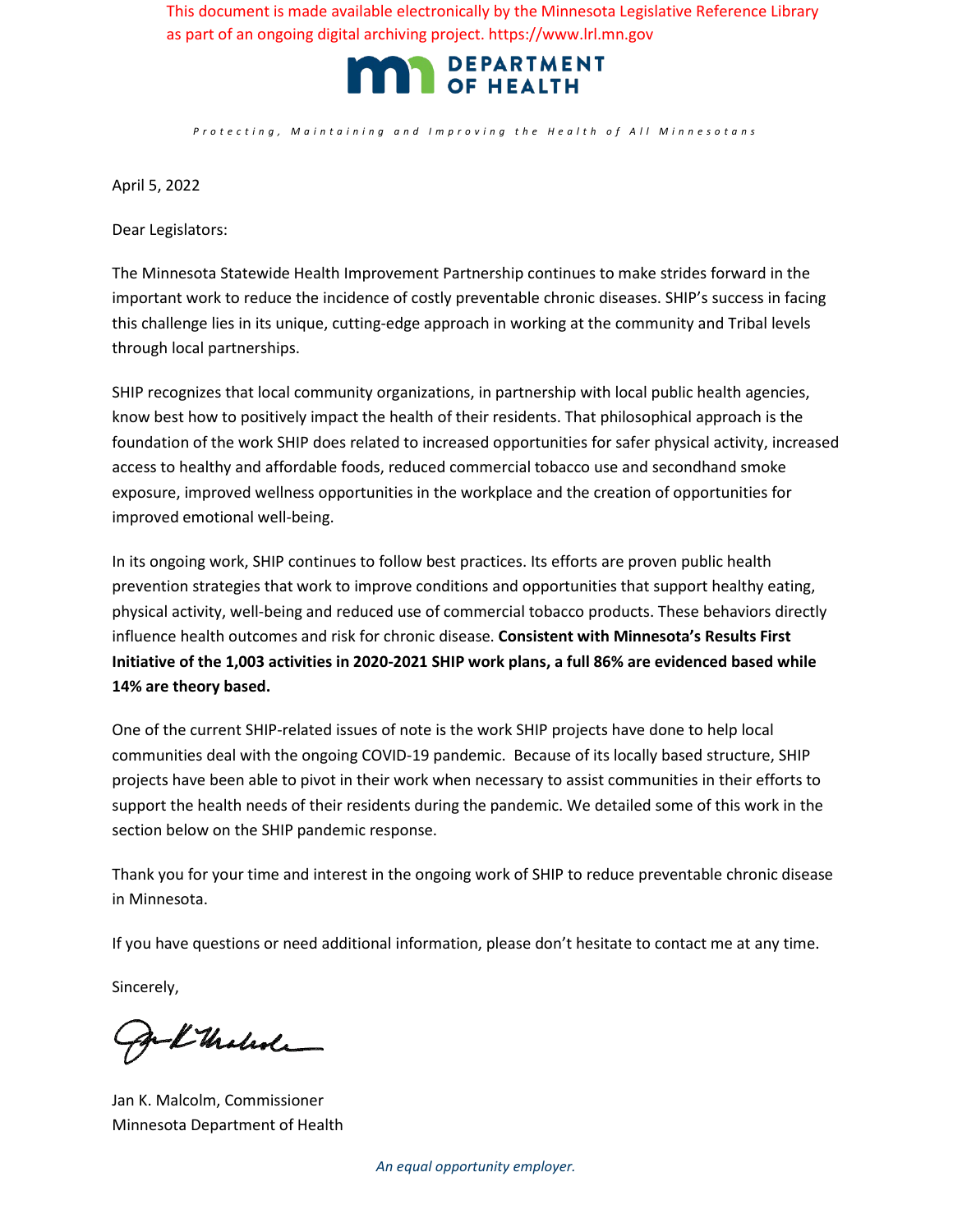

# **Minnesota's Statewide Health Improvement Partnership**

**REPORT TO THE MINNESOTA LEGISLATURE FISCAL YEAR 2020 - 2021**

3/22/2022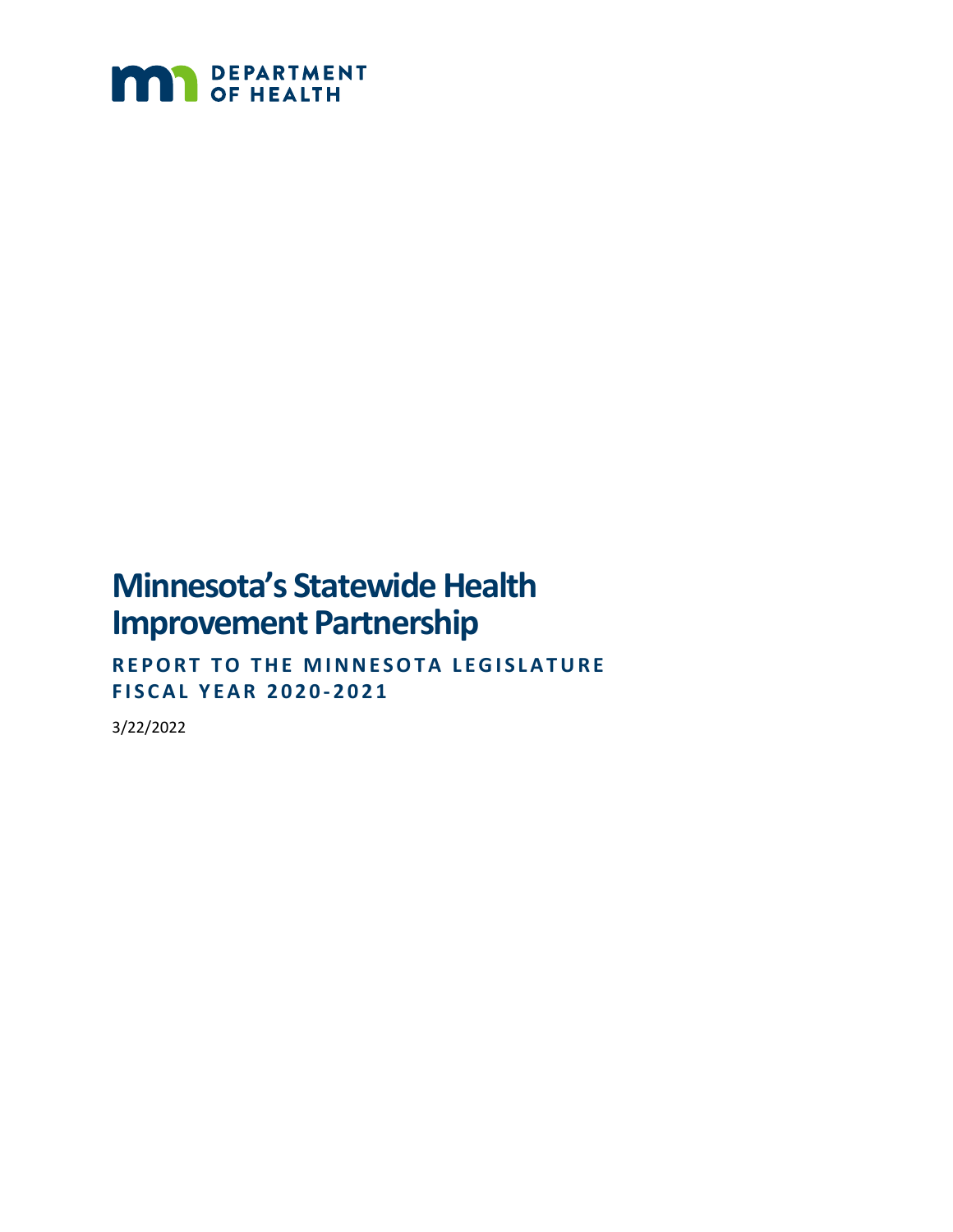### **Minnesota's Statewide Health Improvement Partnership:** Report to the Minnesota Legislature Fiscal Year 2020-2021

As required by Minnesota Statute 145.986, Subd. 5.

Minnesota Department of Health Office of Statewide Health Improvement Initiatives PO Box 64882 St. Paul, MN 55164-0882 651-201-5443 health.oshii@state.mn.us www.health.state.mn.us/ship

*To obtain this information in a different format, call: 651-201-5443.*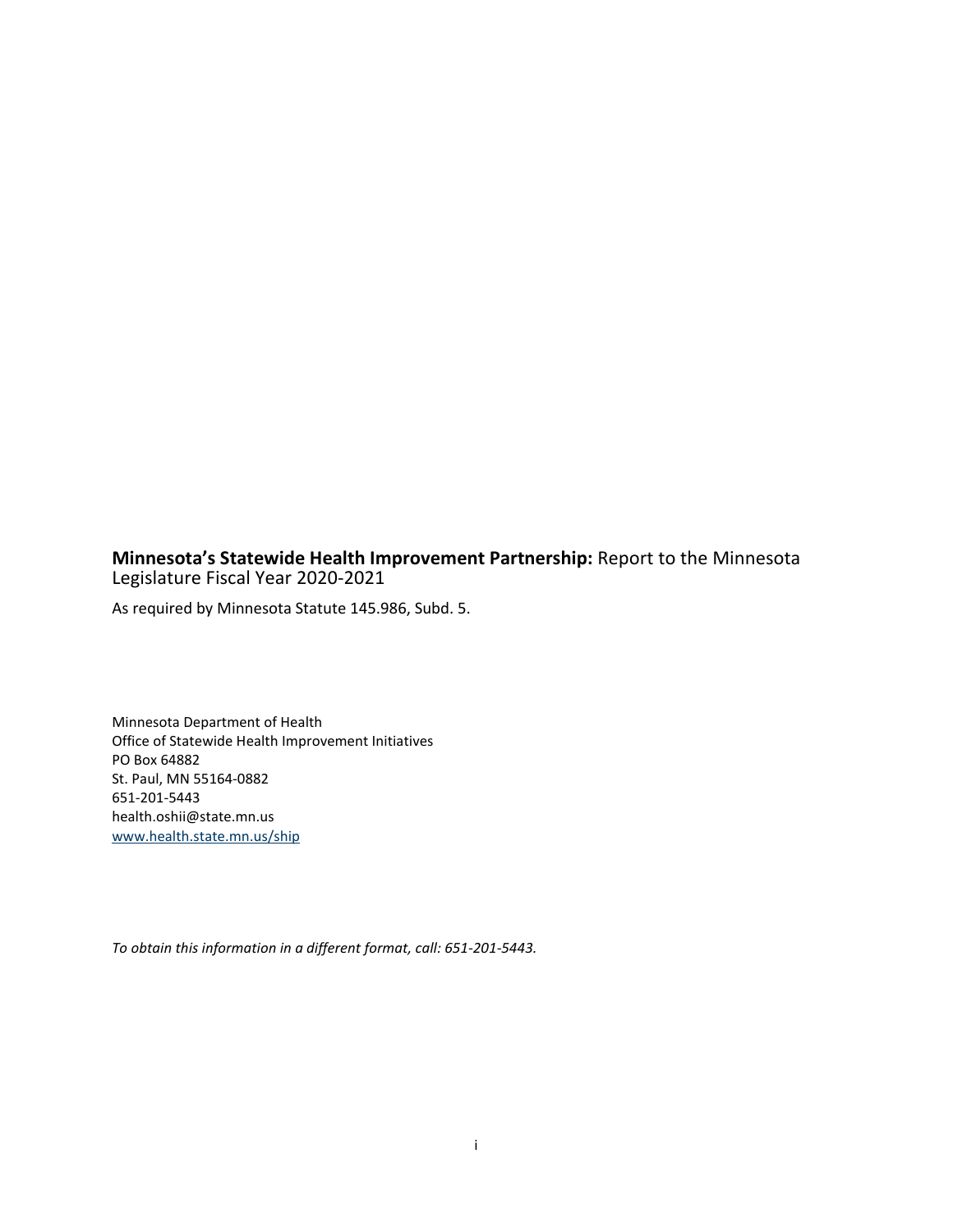# **Contents**

| Increasing opportunities for Minnesotans to become and stay physically active7    |
|-----------------------------------------------------------------------------------|
|                                                                                   |
|                                                                                   |
|                                                                                   |
| Providing support for Minnesota communities challenged by the COVID-19 pandemic11 |
|                                                                                   |
|                                                                                   |
|                                                                                   |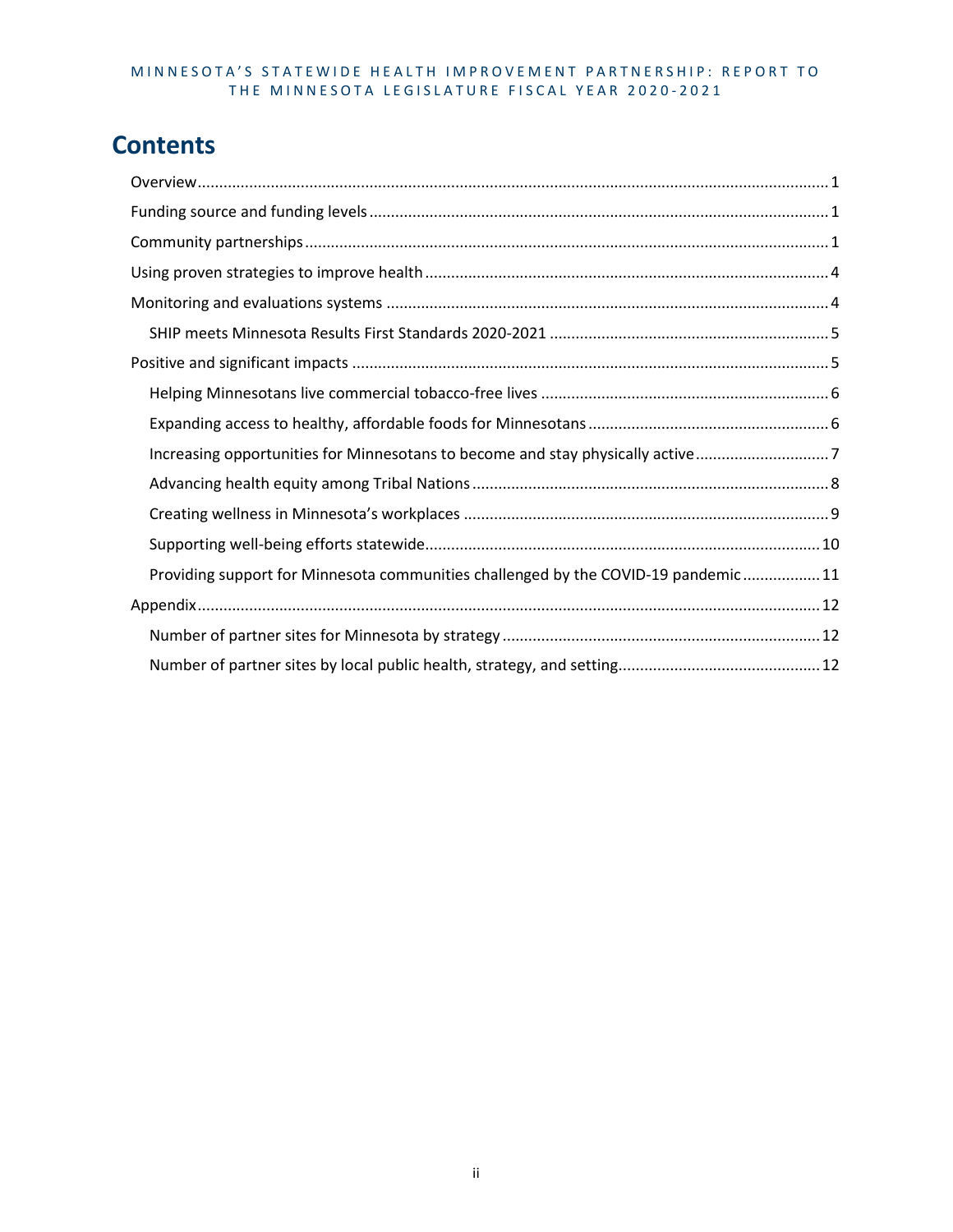# <span id="page-4-0"></span>**Overview**

In 2008, in a bipartisan vote in response to rapidly accelerating and costly chronic diseases, the Minnesota Legislature created the Statewide Health Improvement Partnership. The partnership was tasked with working at the local level throughout the state to create and expand opportunities for Minnesotans to be more physically active, eat healthier foods, and live free from commercial tobacco use, the key ingredients to reducing preventable chronic diseases such as cancer, heart disease, stroke, and type 2 diabetes.

**Since its creation, SHIP has had a significant and positive impact on reducing obesity and commercial tobacco use and secondhand smoke exposure throughout Minnesota, thereby helping to improve the health of Minnesotans and reduce the enormous annual costs associated with chronic disease.** 90% of the nation's health care costs are for people with chronic conditions, and the majority of those costs are preventable. The combined yearly cost of obesity and commercial tobacco use in Minnesota is \$6.5 billion.

*"Solutions that address both prevalence and spending related to chronic conditions must be systemic and ongoing and should focus on prevention and building environments that promote health and well-being for all. For health system transformation to have a meaningful impact, it must address both prevention of chronic conditions and cost-efficient health care for Minnesotans with chronic conditions."* 

*—Treated Chronic Disease Prevalence and Spending in Minnesota, 2021, a report of the Minnesota Department of Health's All Payer Claims Database*

In addition to its work to improve opportunities for healthy eating and active living and to reduce commercial tobacco use and secondhand smoke exposure, SHIP recently added well-being efforts. Wellbeing, which includes mental, physical, social/emotional health, and resiliency, is a key factor in health and the prevention of chronic diseases in Minnesota, especially among those faced with existing health disparities. The goal of SHIP's well-being strategy, which began in the fall of 2020, is to work within Minnesota communities to implement evidence-based and practice-informed strategies to create equitable, healthy, and positive conditions that promote well-being and resiliency for all Minnesotans.

# <span id="page-4-1"></span>**Funding source and funding levels**

**SHIP is funded through the Minnesota Health Care Access Fund, which was established to increase access to health care, contain rapidly accelerating health care costs and improve the quality of health care services for Minnesotans.** The rationale for including efforts to contain health care costs is that good health not only lies with treatment and access but also with the prevention and reduction of chronic diseases, especially among those populations faced with health disparities. **When it was created, SHIP was funded at \$47 million in FY 2010-2011. Current funding levels for FY 2021-2022 are at \$35 million.**

# <span id="page-4-2"></span>**Community partnerships**

SHIP is unique in that to achieve its goal of reducing chronic disease in Minnesota, it operates at the community, county, and Tribal levels through local partnerships. The program recognizes that local organizations know best how to positively impact health in their communities. SHIP's work is directed by local community leadership teams that bring to the table expertise, strong relationships, and connections in a variety of fields. Operating in all 87 counties and within 10 Tribal nations, SHIP works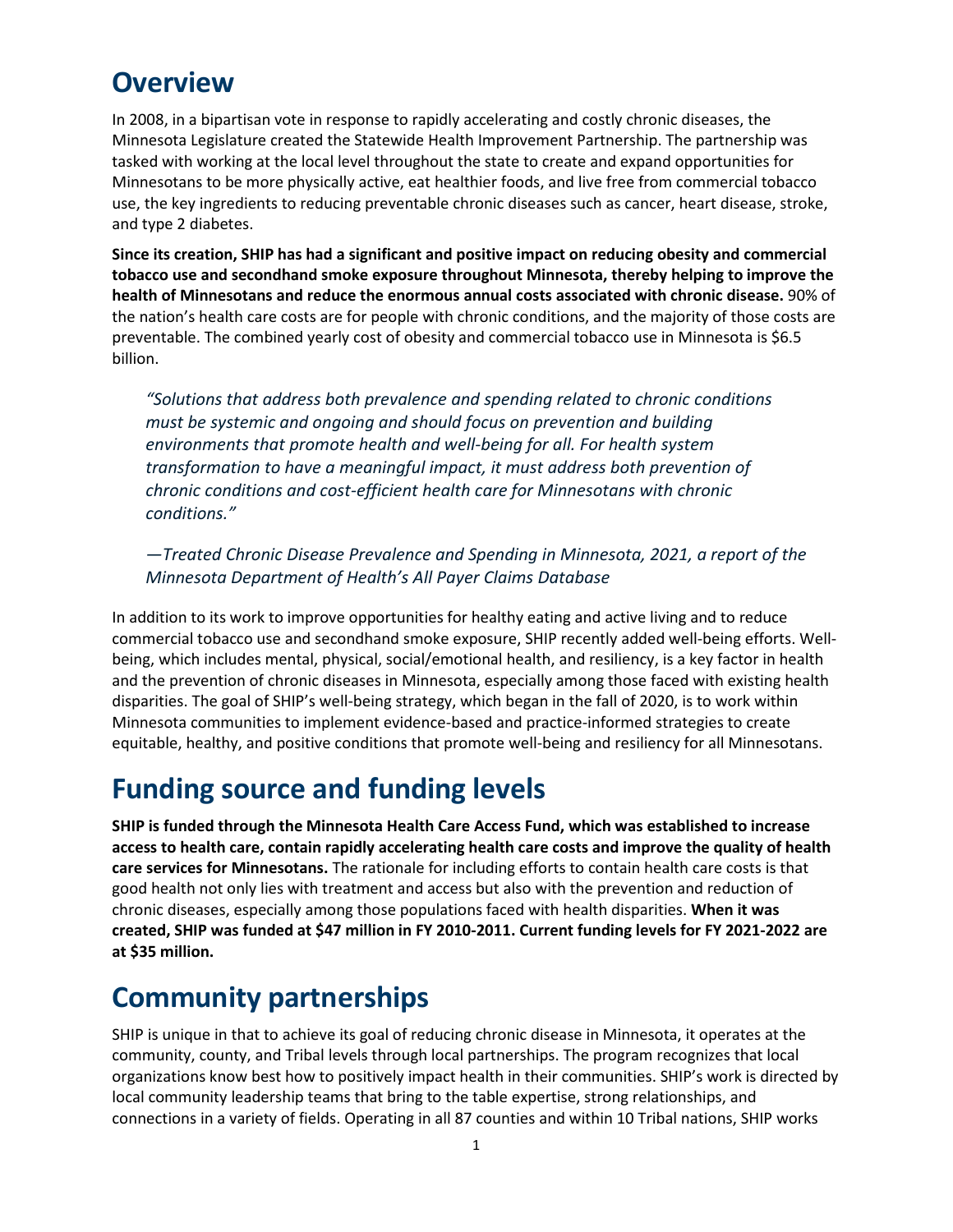with and engages city, county, and Tribal leaders; schools and day care facilities; rental housing; workplaces and businesses; and local and regional health care organizations, in multiple settings throughout the community.

SHIP has also partnered with local hospitals and health care systems to better link their patients with community-based prevention services designed to improve health through healthy eating, physical activity, and commercial tobacco reduction assistance. **During fiscal years 2020-2021, 32 local health partners collaborated with 130 community organizations and health care facilities to support clinics making community-based referrals, thereby providing community-based care options for over 3.5 million Minnesotans. In addition, 29 local health partners collaborated with 77 community organizations and health care facilities to support evidence-based programs, such as diabetes and chronic disease self-management programs, providing evidence-based programs for over 2.2 million Minnesotans.**

*"SHIP has been a vital partner for us. We have a shared goal of creating a sustainable and collaborative approach to improving health and wellness in the community. SHIP helps bring multiple stakeholders together to improve engagement and leads evidencebased efforts that focus on the greatest community good."* 



*—Emily Kuenstler, Community Health Director at Essentia Health*

*"Working in collaboration with SHIP and our Community Health Board has been instrumental in community health improvement efforts. Together we are stronger. SHIP facilitates the opportunity to gather people, resources and action for long-term community change."* 

*—Alicia Bauman, Community Health Director, Lakewood Health System*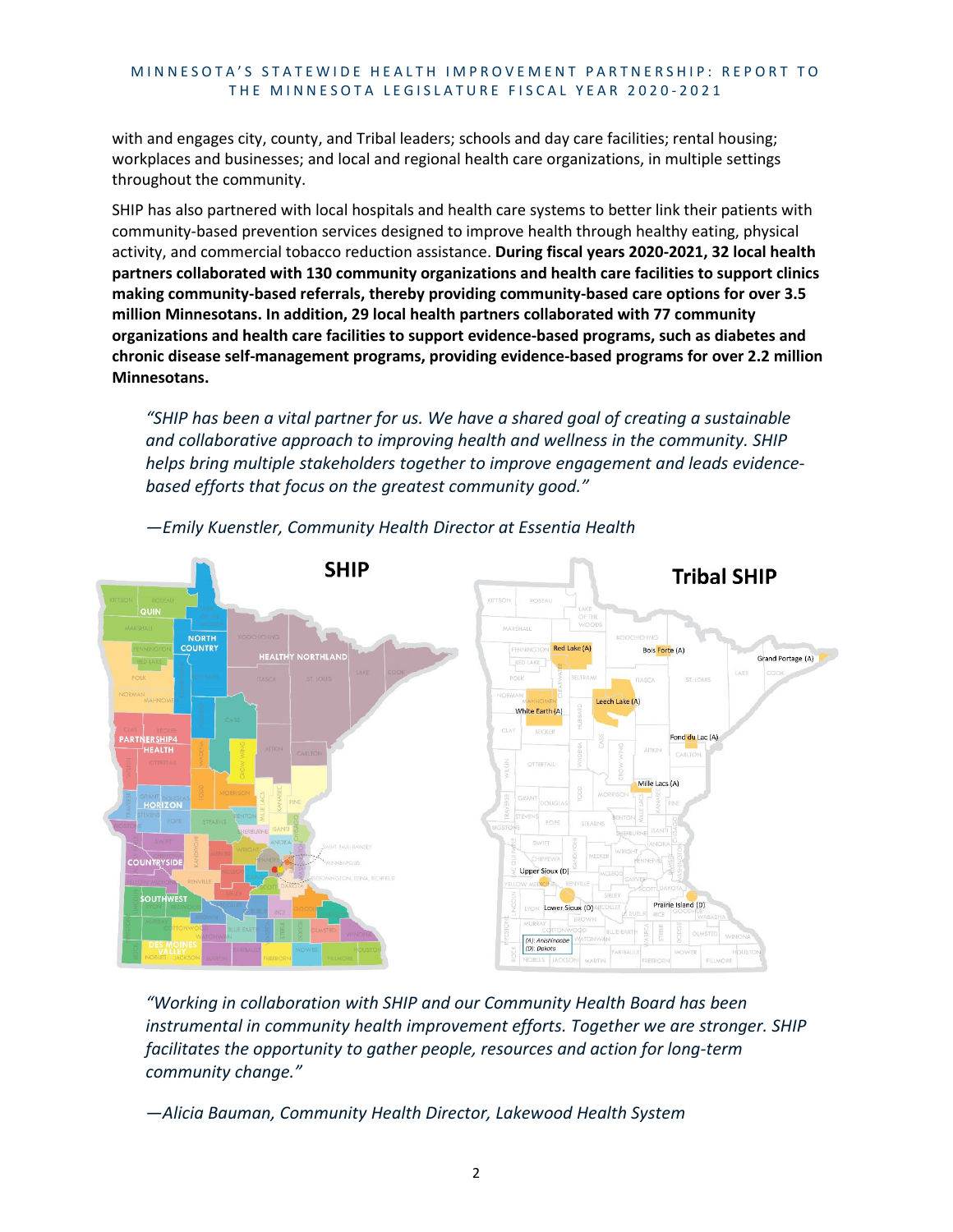At the request of local public health agencies throughout Minnesota, SHIP received the authorization to assist communities with their response to the pandemic. SHIP's unique, locally based structure allowed it to seamlessly pivot in its work at the community level. It has engaged with local emergency operations centers, helped staff community hotlines and coordinated emergency food response initiatives. SHIP has also continued in its mission to create and support opportunities for Minnesotans to stay physically active, eat healthy, reduce commercial tobacco use, stay mentally strong, and reduce inequities while staying safe during the pandemic. **Since 2019, SHIP has partnered with 3,053 community organizations, schools, businesses, childcare facilities, and health care organizations.[1](#page-6-0)**



#### **SHIP Partner Sites: August 31, 2019 – October 1, 2021**

<span id="page-6-0"></span> $1$  A complete listing of partner sites by strategy and local public health agency can be found in the appendix.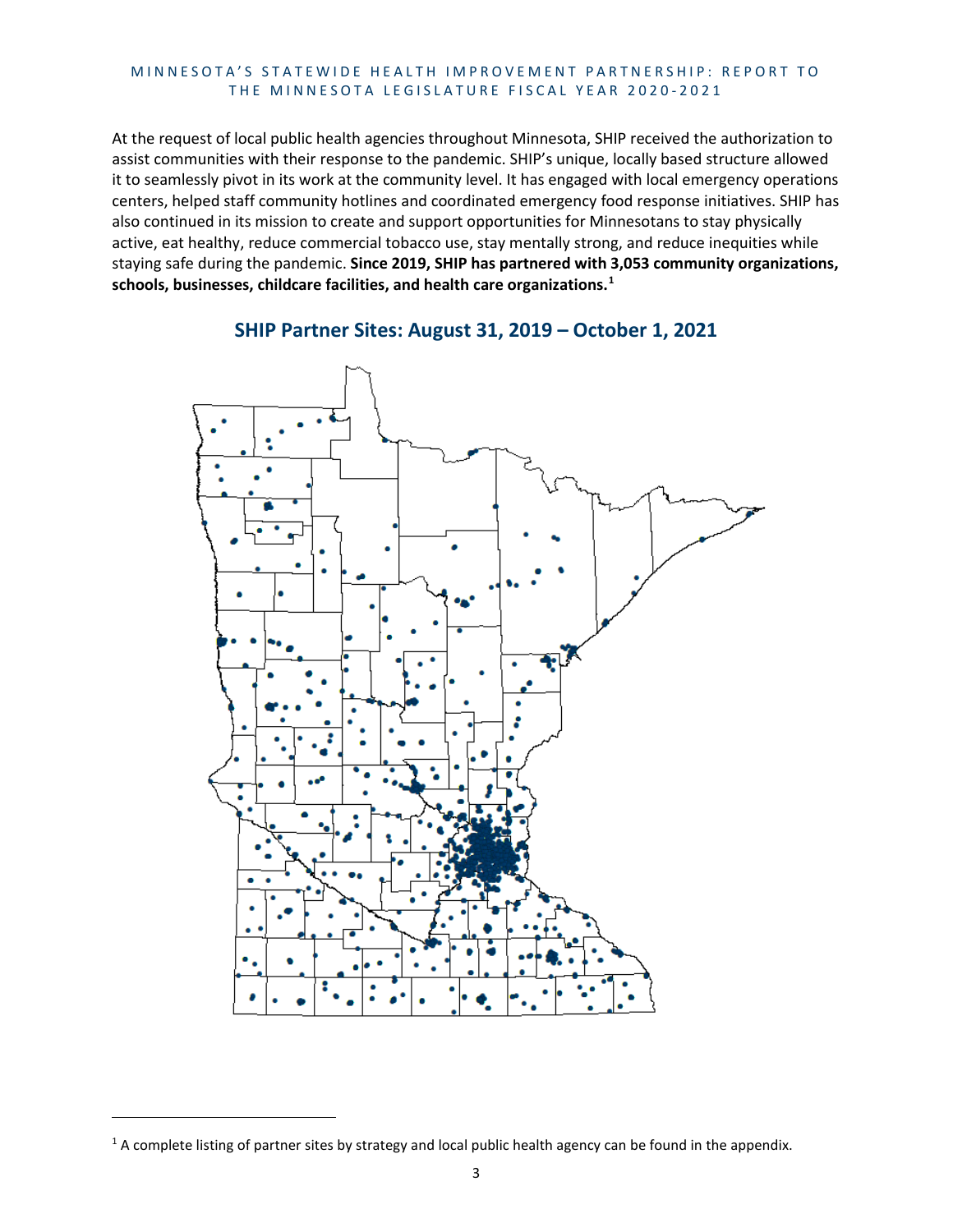# <span id="page-7-0"></span>**Using proven strategies to improve health**

Recognizing that good health is created where Minnesotans live, work, learn, and play, SHIP focuses on proven and sustainable chronic disease prevention strategies and on community solutions that provide opportunities for all people in Minnesota to be healthy, especially for people in communities that are facing the greatest health disparities.

SHIP works at the community level to make positive changes that expand opportunities for residents to eat healthier, be more active, live without the harms of commercial tobacco use and/or exposure to secondhand smoke, and experience positive mental, social and emotional health. This approach concentrates on changing policies and shaping the environments that make healthier choices practical and available to everyone.

*"Thanks to SHIP, we've built in a referral system for prediabetic patients to become educated through the evidence-based DPP [Diabetes Prevention Program] and/or engage in sessions with our personal trainers and nutrition coach. We are grateful for the opportunity to impact so many lives and prevent them from becoming diabetic."* 

*—Natalie Knutson, Director of Wellness, Lake Region Healthcare*

SHIP's approach aligns with the Institute of Medicine and the U.S. Centers for Disease Control and Prevention, which have called for bold, long-term approaches to addressing the underlying causes of chronic disease, recommending that communities encourage and create opportunities for good health. That approach also aligns with the strategic priorities of leading organizations in chronic diseases, including the American Heart Association, the American Cancer Society, and Healthy People 2020, to name a few.

# <span id="page-7-1"></span>**Monitoring and evaluations systems**

To evaluate SHIP, MDH focuses on three key evaluation questions to assess its impact. Those include:

- **Process evaluation**: What is the breadth and scope of SHIP activities?
- **Outcome evaluation**: What is the extent of SHIP's policy, system and environmental (PSE) change work?
- **Impact evaluation**: To what extent does SHIP increase Minnesotans' access to healthy foods, opportunities for active living, and reduce commercial tobacco use, and how has SHIP has been able to positively impact the factors that lead to preventable chronic diseases?

To better understand the reach of SHIP's activities, MDH SHIP evaluation manages a system to track activities and partner sites. The evaluation team also manages a database of the type and number of Policy, System and Environmental (PSE) changes to better understand implementation. Focused evaluation studies or "deep dives" are conducted to better understand specific PSE changes and changes in health behaviors.

MDH SHIP's goal is to implement strategies and activities that will have the greatest impact and improve the lives of all Minnesotans. In the 2018 Legislative Session, the SHIP statute was amended to add evidence-based standards for all grant activities, with the goal of ensuring that Minnesotans' tax dollars support evidence-based programs. The categories of evidence SHIP uses are consistent with Minnesota's Results First Initiative and definitions of evidence as defined in Minnesota Statutes 2019, section 145.986, subdivision 1a. Those are: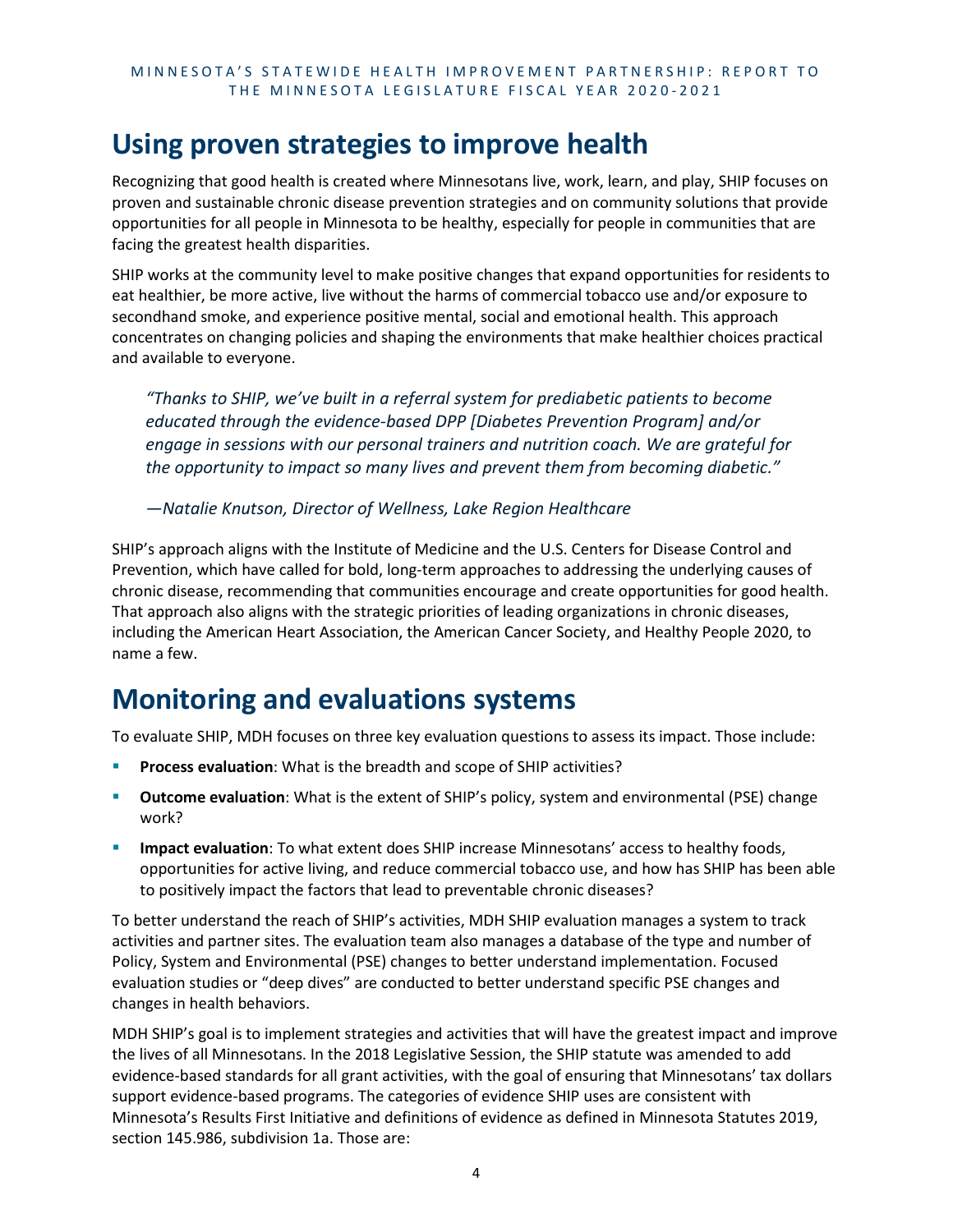**Proven Effective (Evidence-based).** A Proven Effective service or practice offers a high level of research on effectiveness for at least one outcome of interest. This is determined through multiple qualifying evaluations outside of Minnesota or one or more qualifying local evaluations.

**Promising (Evidence-based).** A Promising service or practice has some research demonstrating effectiveness for at least one outcome of interest. This may be a single qualifying evaluation that is not contradicted by other such studies but does not meet the full criteria for the Proven Effective designation.

**Theory-based.** A Theory-based service or practice has either no research on effectiveness or research designs that do not meet the above standards. These services and practices may have a wellconstructed logic model or theory of change. This ranking is neutral. Services may move up to Promising or Proven Effective after research reveals their causal impact on measured outcomes.

**For 2020-2021, SHIP worked with partners to address community needs through engaging in work on over 1,000 activities. The vast majority of those activities (86%) have been rated as either proven effective or promising.**

# <span id="page-8-0"></span>SHIP meets Minnesota Results First Standards 2020-2021

**86% of SHIP rated activities were evidence-based, rated either proven effective or promising.**

**An additional 14% of SHIP activities were theory-based.** **SHIP is also engaged in planning activities.**

# <span id="page-8-1"></span>**Positive and significant impacts**

Since it became operational in 2010, SHIP has worked to reduce commercial tobacco use and exposure, to increase access to healthy and affordable foods, to create more opportunities for safe physical activity, to improve emotional and mental well-being among residents of all ages, and to overcome the factors that lead to significant health inequities for many Minnesotans. In doing so, SHIP has been able to positively impact the factors that lead to preventable chronic diseases.

Local SHIP projects have worked to expand and establish farmers markets; increase physical activity and healthy eating opportunities in schools; worked with employers to implement worksite wellness initiatives; assisted communities in making their towns and cities more walkable and bikeable; partnered with child care providers to increase physical activity for babies and toddlers; implemented activities to improve well-being and reduce disparities; partnered with Tribes to implement traditionally based agricultural, medicinal and community garden programs; assisted cities and counties with implementing policies to raise the minimum tobacco sales age to 21; partnered with schools to address the youth vaping epidemic; and worked with rental housing managers to protect residents from the dangers of commercial tobacco smoke.

*"In its focus on the factors that lead to preventable diseases, including heart disease and stroke, SHIP is a smart investment in the lives of Minnesotans that will pay longterm dividends in better and more equitable health."* 

*—Justin Bell, Vice President of Health Strategies, American Heart Association*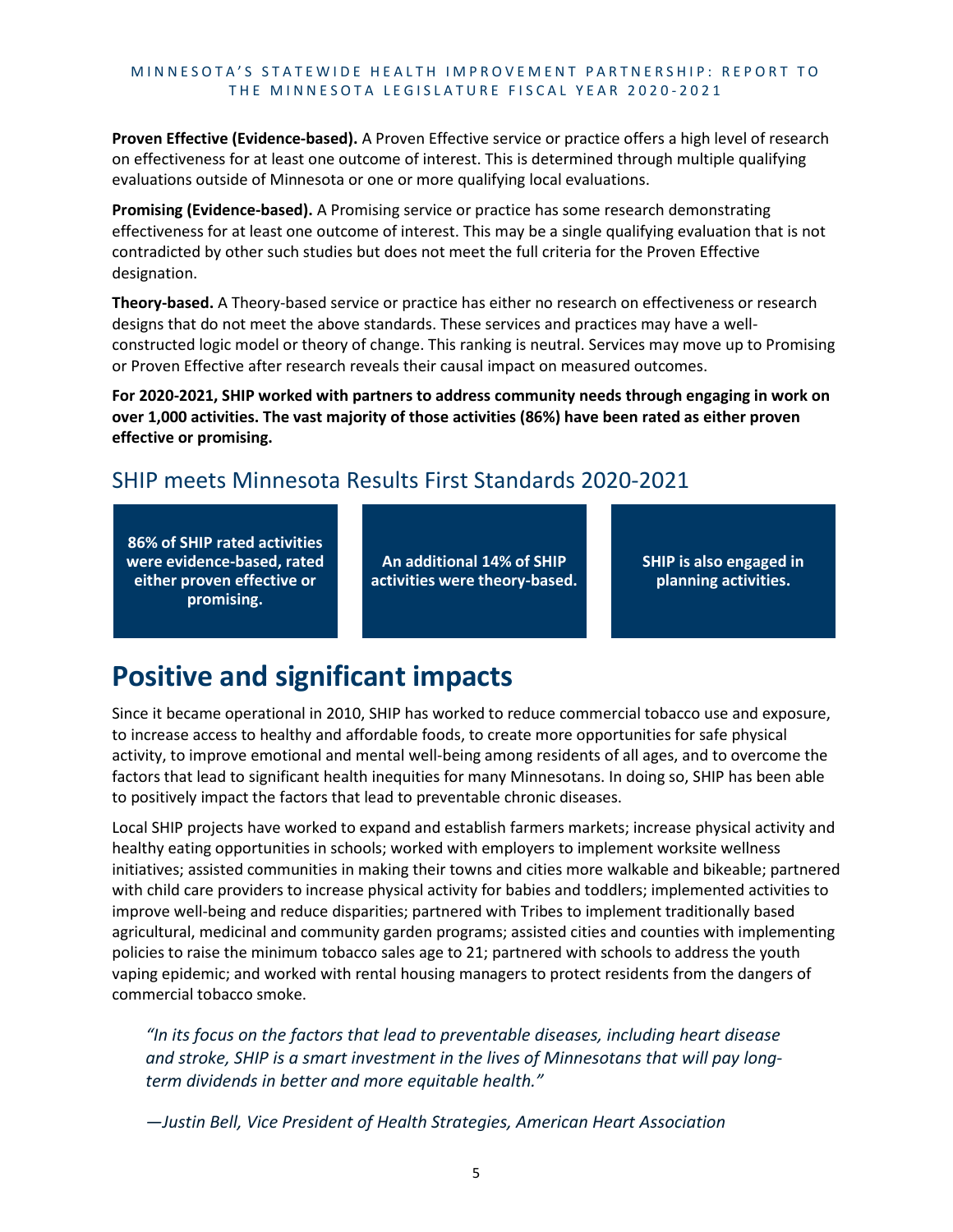The result of this work has been a significant SHIP-based contribution to the savings of hundreds of millions of dollars in health care costs for Minnesota since 2011. These savings have occurred in spite of aggressive, ongoing marketing campaigns by the commercial tobacco industry, which spends over \$100 million annually marketing in Minnesota, and the sugary drink industry, which spends over \$1 billion annually in marketing in the United States.

# <span id="page-9-0"></span>Helping Minnesotans live commercial tobacco-free lives

Thanks to effective, evidence-based state policies, such as clean indoor air policies and policies that raise the price of cigarettes—discouraging youth from starting and adults to quit—Minnesota's smoking rates are the lowest ever recorded. SHIP commercial tobacco work has helped contribute to a significant decrease in current smoking among adults from 2018 (15.1%) to 2020 (13.8%). In addition, SHIP supported Tobacco 21 policies led to less tobacco use among adolescents living in areas with a Tobacco 21 policy compared to those living in areas without a policy.

Nonetheless, commercial tobacco use still kills over 6,300 Minnesotans every year and costs Minnesota \$3.2 billion annually in medical costs. In addition, more kids are using new and flavored nicotine products, like electronic cigarettes, and many populations in Minnesota still use commercial tobacco at significantly higher rates than the general population.

#### **To help combat commercial tobacco use, with the support of SHIP, Minnesota communities are:**

- Reducing youth access to commercial tobacco.
- Reducing secondhand smoke exposure.
- Increasing access to cessation resources for commercial tobacco and nicotine.
- Addressing commercial tobacco-related disparities.

### **Snapshot of SHIP commercial tobacco use reduction impacts**

Working on implementing smoke-free policies at 488 properties, reducing exposure to secondhand smoke for over 134,000 Minnesotans

Partnered with 221 schools to help over 131,000 students stop smoking or prevent them from starting, through cessation resources (such as My Life, My Quit), commercial tobacco prevention curriculums, or adopting a comprehensive policy.

Worked with community leaders to implement 29 policies that change where and how commercial tobacco products are sold, thereby reducing access to addictive tobacco and nicotine products to over 1,275,000 Minnesotans.

# <span id="page-9-1"></span>Expanding access to healthy, affordable foods for Minnesotans

What Minnesotans eat has a direct effect on their health and well-being. People who eat a healthy diet that is rich in fruits and vegetables are at lower risk for type 2 diabetes, heart disease, stroke, tooth decay and some cancers. Healthy eating also helps control weight, lower blood pressure, increase energy levels, strengthen bones and improve brain function. Unfortunately, too many Minnesotans cannot find fresh fruits and vegetables near their homes, or what they can find is limited and expensive.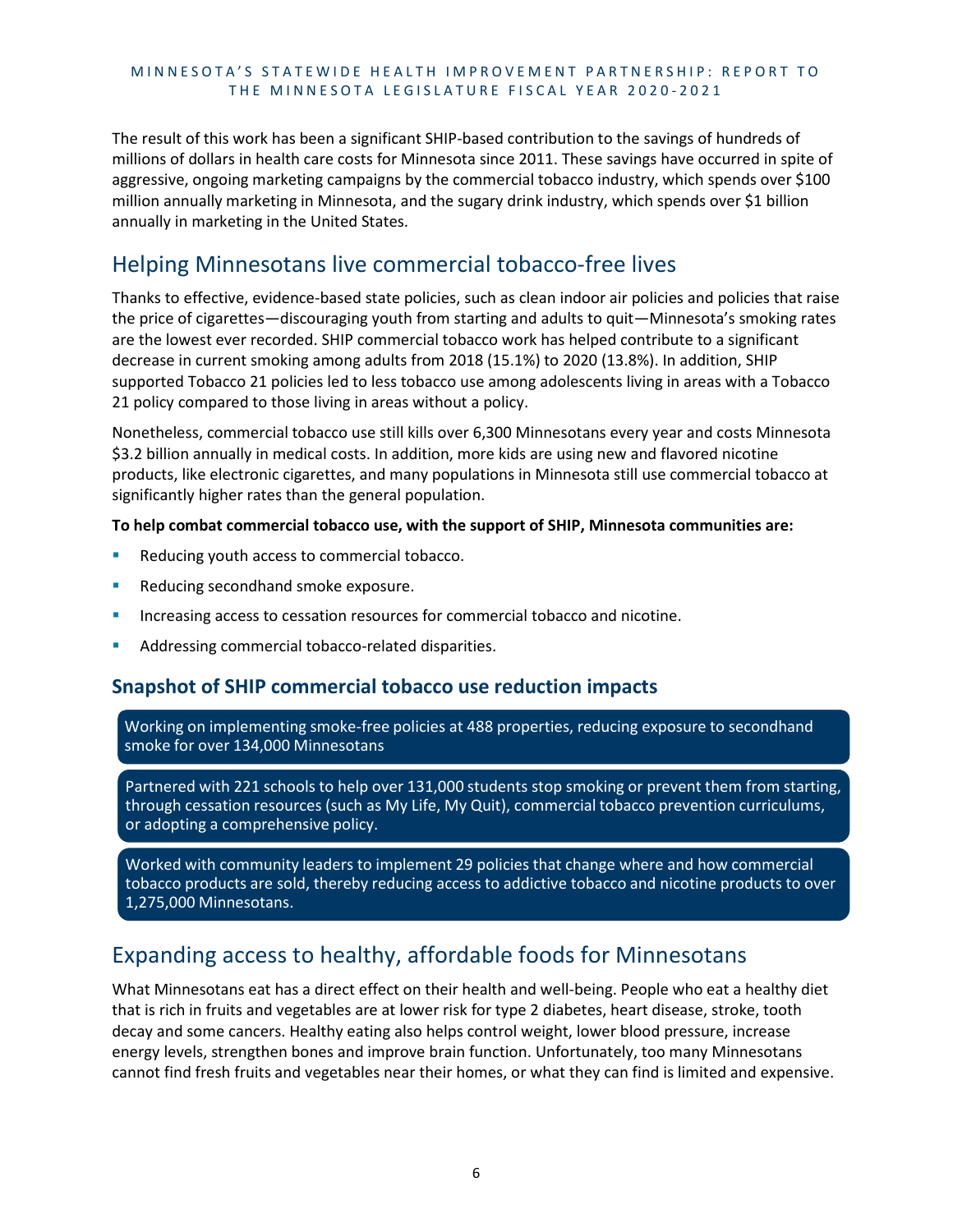#### **SHIP is working in Minnesota communities to:**

- Increase access to fresh fruits and vegetables at farmers markets, local corner stores, emergency food programs, mobile markets and other food retailers.
- Expand the availability of healthier foods and increasing access at schools and child care facilities.
- Support new moms so it's easier for them to breastfeed after they return to work or school.

## **Snapshot of SHIP healthy eating impacts**

Farm to School efforts at 198 schools are purchasing and serving locally grown foods to over 121,982 Minnesota students

SHIP partnered with 600 schools to increase access to healthy food serving over 237,818 Minnesota students

Communities are operating 142 SHIP-supported farmers markets, increasing access to fresh fruits and vegetables for over 740,000 Minnesotans

Communities are using 184 SHIP-supported emergency food organizations, such as food shelves, increasing access to food for over 1 million Minnesotans.

SHIP partnered with 118 food retail outlets, supporting access to healthy food and beverages for over 1.3 million Minnesotans.

SHIP partnered with over 40 child care providers to support healthy eating, serving over 1,000 children.

# <span id="page-10-0"></span>Increasing opportunities for Minnesotans to become and stay physically active

Regular physical activity helps improve the overall health of Minnesotans while reducing their risk for heart disease, stroke, type 2 diabetes, depression and cancer. Other benefits of regular physical activity include improved mood, increased energy levels, better sleep, and strengthened bones and muscles. SHIP is working in communities to make it easier and safer for Minnesotans of all ages to improve their health by being physically active. **A full 97% of communities that SHIP has partnered with for five years or more have increased physical activity opportunities at the local level.** 

#### **SHIP is working at the community level to:**

- Expand the Walk! Bike! Fun! Pedestrian and Bicycle Safety Curriculum in schools.
- **IMPLEMENTE And EXPAND Safe Routes to School Programs.**
- **EXP** Create safer and more accessible places and spaces for residents to walk and bike.
- Implement active school initiatives to increase the time students are physically active.
- Create physical activity programs in childcare settings.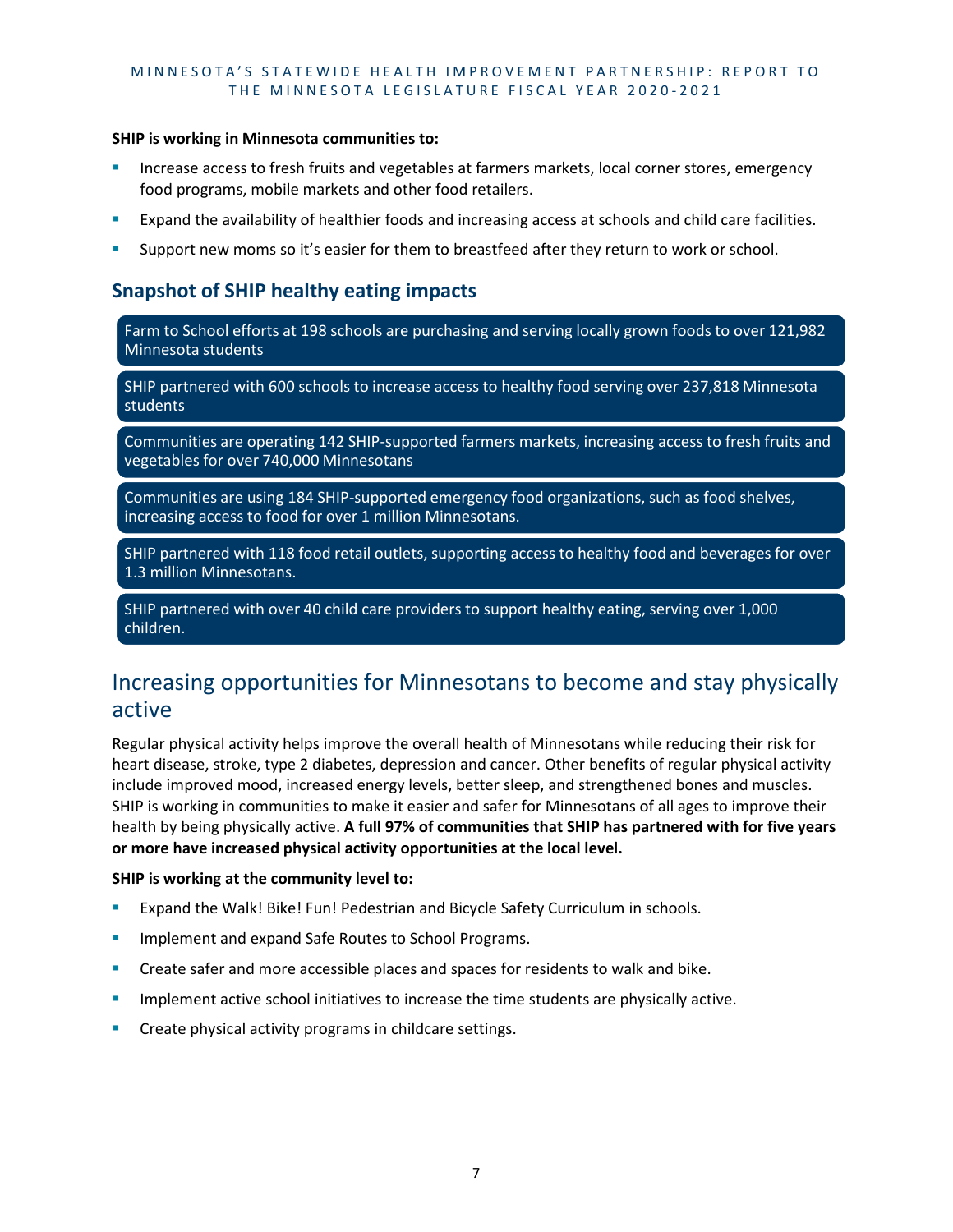## **Snapshot of SHIP active living impacts**

Working with 34 local public health partners, resulted in over 172,000 students in 333 schools being reached through safe routes to schools.

Since 2019, SHIP and local public health worked with 294 community partners on increasing access to walking and bicycling facilities to make it easier for Minnesotans to be active where they live, work, and play.

Since 2019, SHIP has supported comprehensive and master planning efforts in 99 communities, leading to changes that positively impact active living for 1.5 million Minnesotans.

SHIP partnered with over 50 child care providers to support physical activity, serving over 1,300 children.

# <span id="page-11-0"></span>Advancing health equity among Tribal Nations

The Tribal SHIP Program provides opportunities for Tribal Nations in Minnesota to actualize culturally driven healthy eating and active living efforts tailored to their communities. Tribes throughout Minnesota are improving the health of their communities by elevating cultural wisdom and initiating intergenerational engagement through integration of traditional Indigenous lifeways.

Colonization and cultural genocide of Indigenous peoples in the United States devastated traditional systems that naturally fostered physical activity, healthy diet, and spiritual connection with the land. Tribal health advocacy is most effective when done in such a way that indigenous social determinants of health and indigenous cultural and economic disparities are seriously considered, and all action acknowledges and strengthens tribal sovereignty and self-determination. Addressing and overcoming the obstacles faced by Native communities will require time, self-empowerment, increased capacity, resources, and refocusing on Native values and cultural practices. Tribal communities have long known that reclaiming cultural values and integrating cultural practices into health equity work is chronic disease prevention. The Tribal SHIP Program recognizes these important attributes and is constructing a new narrative around health with an understanding that health equity is achieved in the community by people working together to create just conditions that promote health.

The Tribal SHIP Program is:

- Empowering the community to support healthy lifestyle choices and allowing spaces for healing from the impacts of historical trauma.
- Building community specific bases of evidence that are built and fostered by the community.
- Actively changing the culture of health within tribal communities by enacting culturally appropriate and community-specific strategies to increase access to healthy, indigenous foods, by integrating them into community outlets and increasing local agriculture and food production.
- Improving indoor and outdoor environmental supports for physical activity and increasing availability of and access to physical activity.
- Ensuring the built environment is conducive to healthy behaviors and establishing health policies and wellness committees, as well as other initiatives.
- Providing tribal communities opportunities to implement PSE changes within their communities. Some of the changes that are being implemented are: healthy foods policies for meetings/events, support for breastfeeding areas/policies, community walking/biking paths that incorporate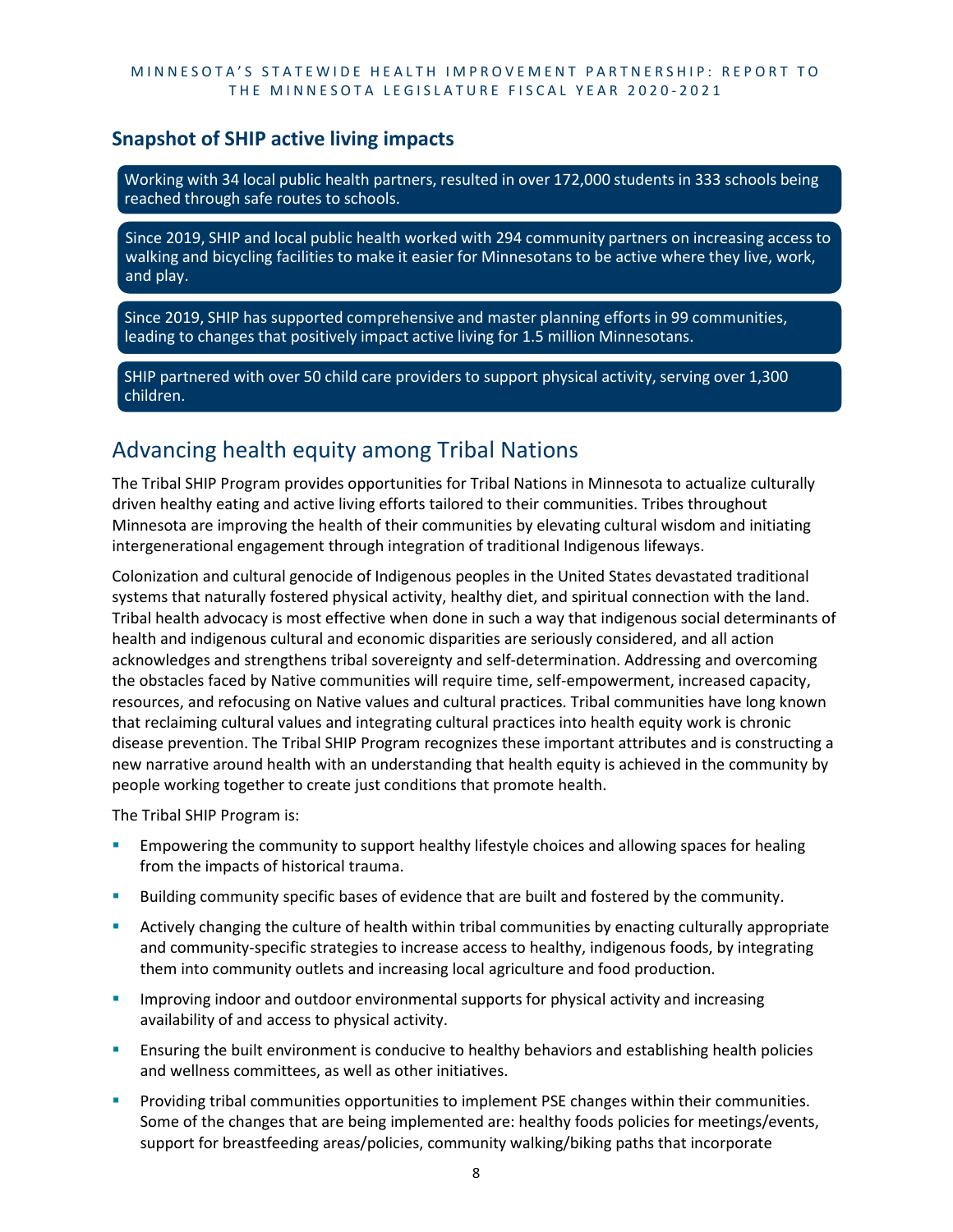Indigenous language, information on local landmarks and indigenous foods, community medicinal and Indigenous food gardens, building community kitchens to hold educational classes, among others.

# <span id="page-12-0"></span>Creating wellness in Minnesota's workplaces

Because adults spend so much of the day at work, policies and efforts that support employee wellness can play a big role in keeping workers healthy and preventing chronic diseases like diabetes and heart disease. Healthy, motivated employees are also important to a workplace and a company's bottom line. U.S. employers lose tens of billions of dollars in health care and productivity costs due to preventable chronic diseases.

*"The unique partnerships that [SHIP] helps create between individual businesses and public health brings benefits to employers and employees alike through strategies to improve employee health, enhance job satisfaction and increase workplace productivity. SHIP's workplace wellness efforts also result in lower health care costs by helping to reduce employee-related health care expenditures."* 

*—Jonathan Weinhagen, President and CEO of the Minneapolis Regional Chamber of Commerce*

With the help of SHIP, more and more employers across Minnesota are seeing the benefits of establishing efforts that make healthy options possible at work. Workplace wellness can help build a healthy culture that has benefits for the employer and the employee, including increased job performance, better employee engagement, job satisfaction, better customer service and employee retention. **A 2018 survey found that 92% of SHIP workplaces indicated that their wellness program efforts have positively advanced due to SHIP.**

#### **With the support of SHIP, Minnesota businesses are:**

- Implementing sustainable workplace wellness initiatives that have workable and easy-to-implement tools and resources.
- Adding healthy food options on-site and at company functions.
- **•** Creating workplace support for breastfeeding.
- Helping employers strengthen policies to support employees to stop their commercial tobacco use.
- Creating opportunities for employees to get more physical activity and to manage stress during the workday.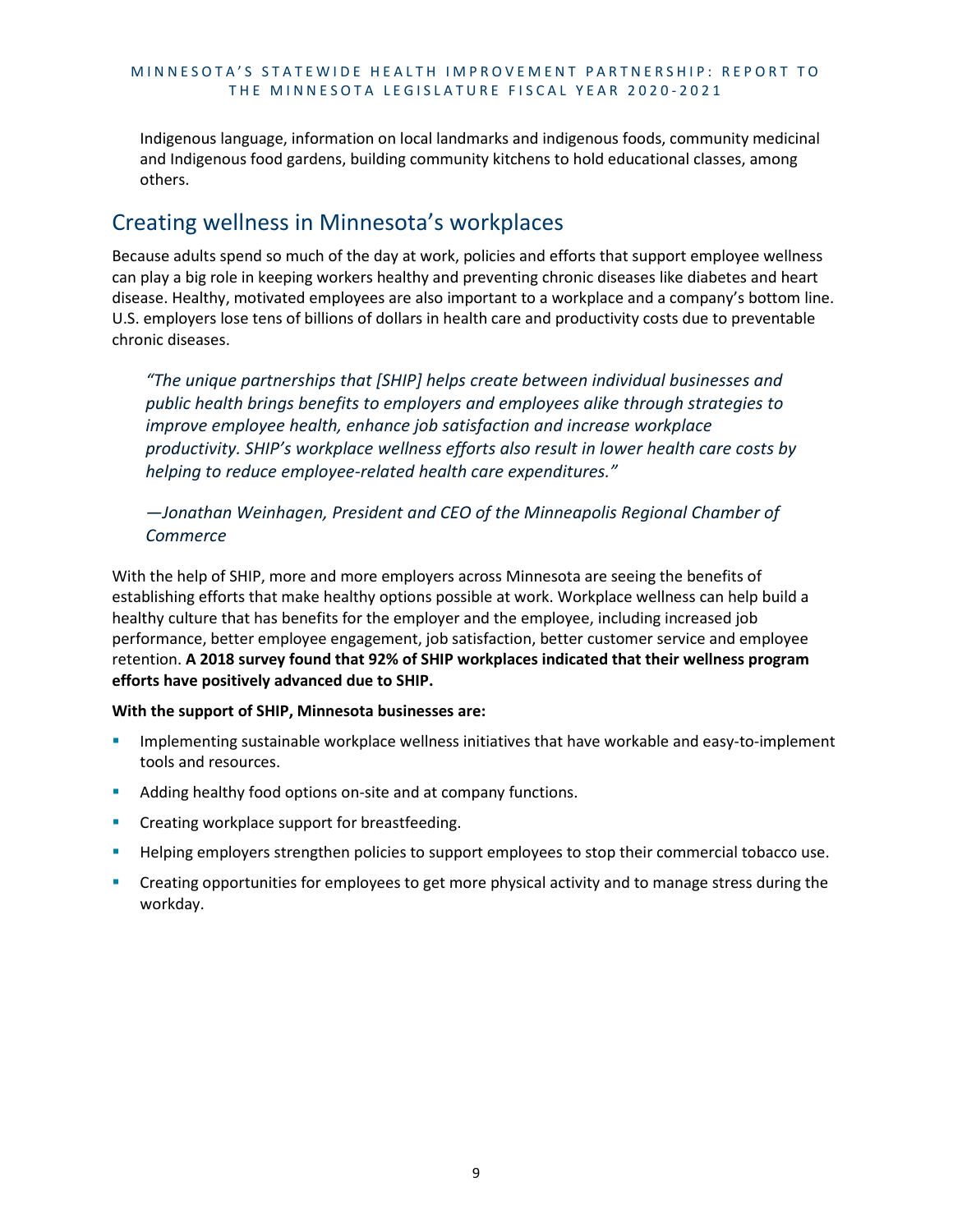## **Snapshot of SHIP workplace wellness impacts**

SHIP staff provided technical assistance to 253 workplaces to increase access to breastfeeding for over 38,600 Minnesota employees

41 local public health partners worked with 367 employers to increase access to healthy foods and beverages to over 66,000 employees, such as providing healthier vending and supporting guidelines that encourage selecting catering contracts with healthy food and beverage options.

Over 320 employees are supporting over 63,000 employees to be more physically active throughout the work day through creating policies that support breaks and flexible schedules, allowing the employees to be more physically active

# <span id="page-13-0"></span>Supporting well-being efforts statewide

Well-being is important to health because it integrates mental health and physical health, resulting in more comprehensive approaches to disease prevention and health promotion. SHIP recognizes that an individual's lived experiences, as well as the built and natural environment that surround them, have a profound impact on their well-being. Working in partnership with communities throughout the state, SHIP is investing in opportunities to create equitable, healthy and positive conditions that promote wellbeing and resiliency for all Minnesotans.

#### **SHIP's community-based well-being work has included:**

- Assessing the well-being needs of communities through surveys and focus groups.
- Implementing school-based social and emotional learning programs.
- Training mental health workers on adverse childhood experiences.
- **Supporting ongoing mental health efforts currently happening in communities.**
- Reducing mental health stigma.
- Supporting workplaces to build skills among managers to create a supportive environment around the mental health of employees and develop policies and systems that address mental health stigma.
- Implementing school-based social and emotional learning programs and train staff to establish trauma-informed schools.
- Supporting health care settings to implement the Healthy Brain Initiative and assess food and housing insecurity for clients.

# **Snapshot of SHIP well-being impacts**

326 employers have been working on implementing workplace wellness initiatives reaching more than 58,000 Minnesota employees

Since 2020, 96 schools worked on implementing social and emotional learning programs, supporting the well-being of 92,472 Minnesotan students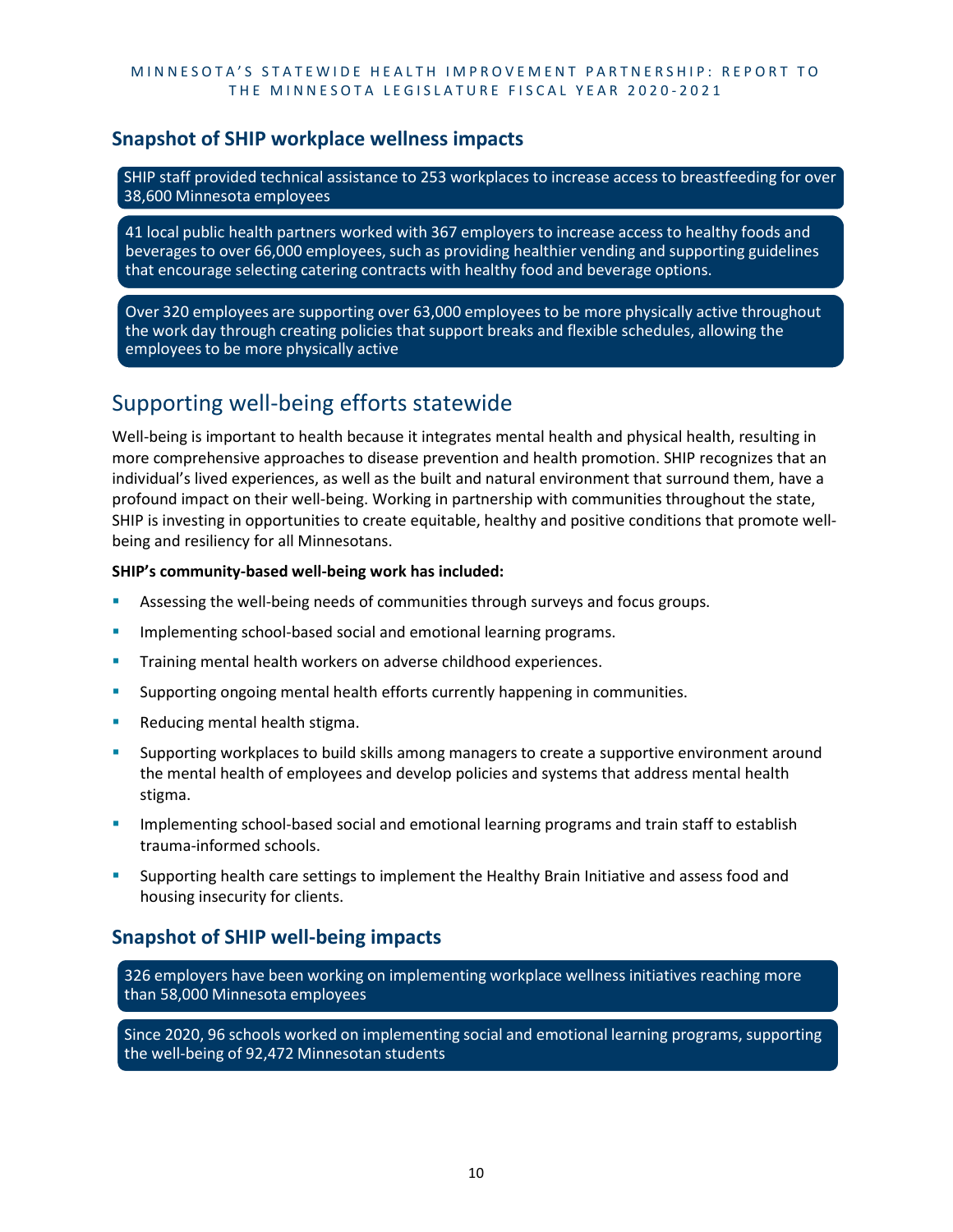# <span id="page-14-0"></span>Providing support for Minnesota communities challenged by the COVID-19 pandemic

SHIP has long worked to reduce the root causes of health conditions that put Minnesotans at increased risk for negative outcomes associated with COVID-19 and other diseases. In addition to that ongoing work, because of how it is structured and the manner in which it operates, SHIP was uniquely positioned to seamlessly adjust its work to support communities facing health-related challenges associated with the COVID-19 pandemic. At the request of local public health agencies throughout Minnesota, SHIP received the authorization to assist communities with their response to the pandemic. The community partnerships that SHIP has built at the local level for its work in healthy eating, active living, commercial tobacco reduction and well-being were readily available to allow the partnerships to work on community-based planning, preparation and response to the pandemic. That work not only provided vitally needed assistance to help communities to respond to the pandemic, it continued to support SHIP's mission of increased access to healthy foods, safe opportunities for physical activity and access to mental well-being services.

*"Through this [SHIP] partnership we were able to bridge a gap caused by the COVID-19 pandemic and help create food access for all because we want everyone to have food on their tables."* 

*—Mary Hernandez, Co-Founder of Esperanza and Community Project Director of Scott, Carver, Dakota CAP Agency*

One example of this work took place in Carver County, where SHIP started a monthly food distribution effort to provide healthy and nutritious food to local residents facing challenges putting food on their tables due to the COVID-19 pandemic. This effort served more than 4,500 households/families and more than 16,000 individuals. The contact-free food distribution system was organized and implemented by more than 15 organizations, including cities, churches, and local law enforcement agencies. As part of the effort, a food delivery process for seniors and people living in isolation was also organized. Area residents were provided with a variety of healthy foods, including fresh produce, dairy, and nonperishable goods. Many events ran out of food quickly, demonstrating the widespread need for food created by the pandemic and related job losses.

SHIP projects throughout Minnesota have engaged in a wide range of pandemic-related work, often in conjunction with their ongoing work—work that will ultimately help to reduce health impacts of future pandemics. That work has included:

- Coordinating free food distribution efforts for those impacted by the pandemic.
- **Promoting the availability of mental health and suicide prevention resources within communities.**
- Striving to improve overall equitable health outcomes for Minnesotans amid the COVID-19 pandemic, as well as for the long term.
- Promoting the availability of commercial tobacco cessation resources for smokers and former smokers dealing with pandemic-related stress.
- Coordinating food delivery efforts for vulnerable and isolated Minnesotans, including seniors.
- **Providing community-based and culturally relevant information on how to prevent COVID-19** transmission.
- Giving support to schools to adjust their meal preparation and distribution services.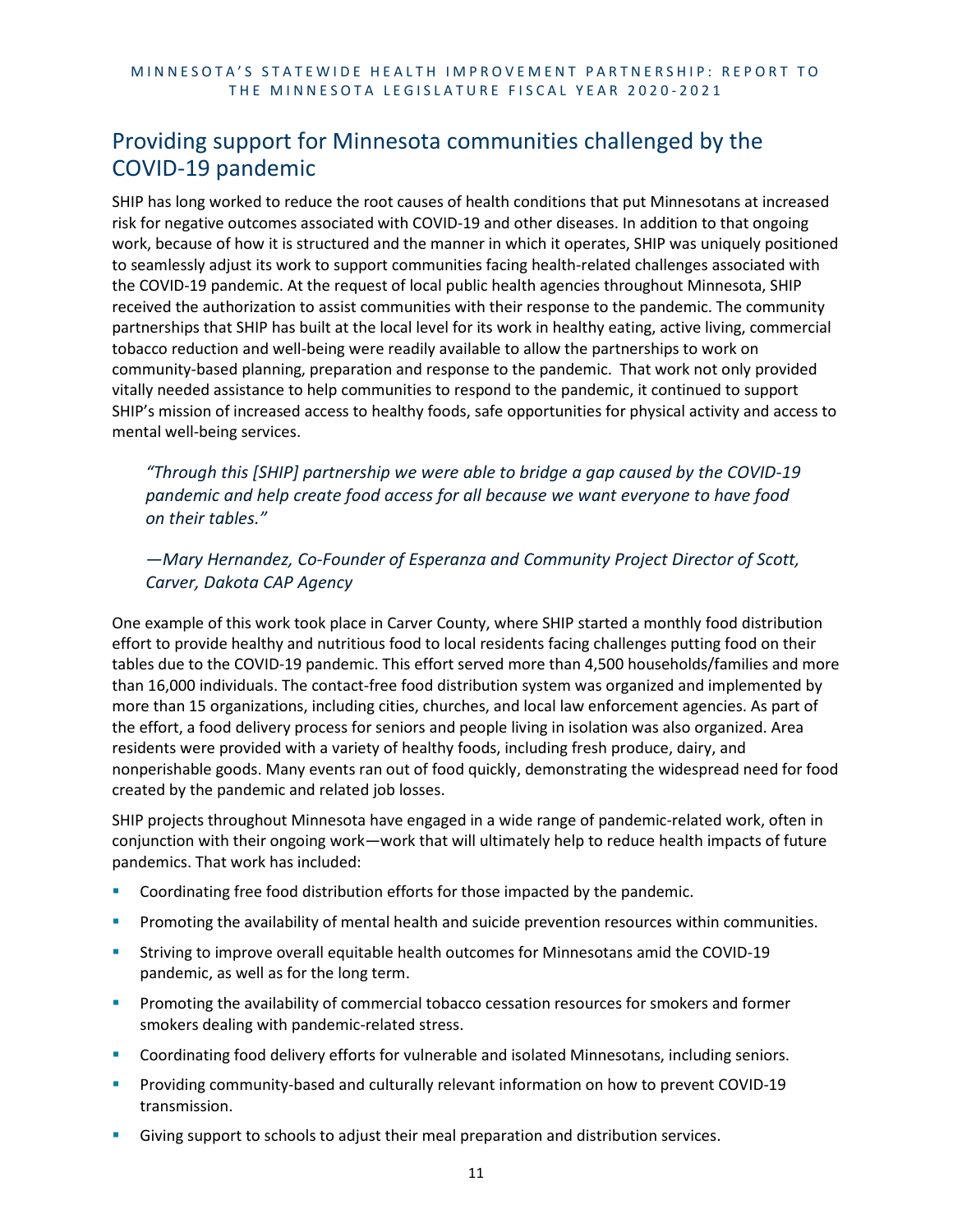# <span id="page-15-0"></span>**Appendix**

# <span id="page-15-1"></span>Number of partner sites for Minnesota by strategy

# **Overall number of partner sites**

| 2019-2020 | 2020-2021 | Overall<br>$(2019 - 2021)$ |
|-----------|-----------|----------------------------|
| 2,354     | 2,196     | 3,053                      |

# **Partner sites in the community**

|                                             | 2019-2020 | 2020-2021 | <b>Overall</b><br>$(2019 - 2021)$ |
|---------------------------------------------|-----------|-----------|-----------------------------------|
| Reducing Commercial Tobacco Use             | 388       | 399       | 614                               |
| Increasing Opportunities for Healthy Eating | 472       | 394       | 599                               |
| Increasing Opportunities for Active Living  | 281       | 319       | 413                               |

# **Partner sites in specific settings**

These settings are increasing opportunities for healthy eating and active living and reducing commercial tobacco use

|                                                    | 2019-2020 | 2020-2021 | Overall<br>$(2019 - 2021)$ |
|----------------------------------------------------|-----------|-----------|----------------------------|
| Child Care Facilities                              | 44        | 54        | 82                         |
| Health Care Facilities and Community Organizations | 175       | 136       | 217                        |
| Schools                                            | 754       | 740       | 926                        |
| Workplaces                                         | 1,428     | 488       | 766                        |

# <span id="page-15-2"></span>Number of partner sites by local public health, strategy, and setting[2](#page-15-3)

# **Anoka County**

| Strategy                                    | <b>Number of Partner Sites</b> |
|---------------------------------------------|--------------------------------|
| Reducing Commercial Tobacco Use             | 15                             |
| Increasing Opportunities for Healthy Eating | 38                             |
| Increasing Opportunities for Active Living  | 24                             |

<span id="page-15-3"></span><sup>&</sup>lt;sup>2</sup> These settings are increasing opportunities for health eating and active living and reducing commercial tobacco use.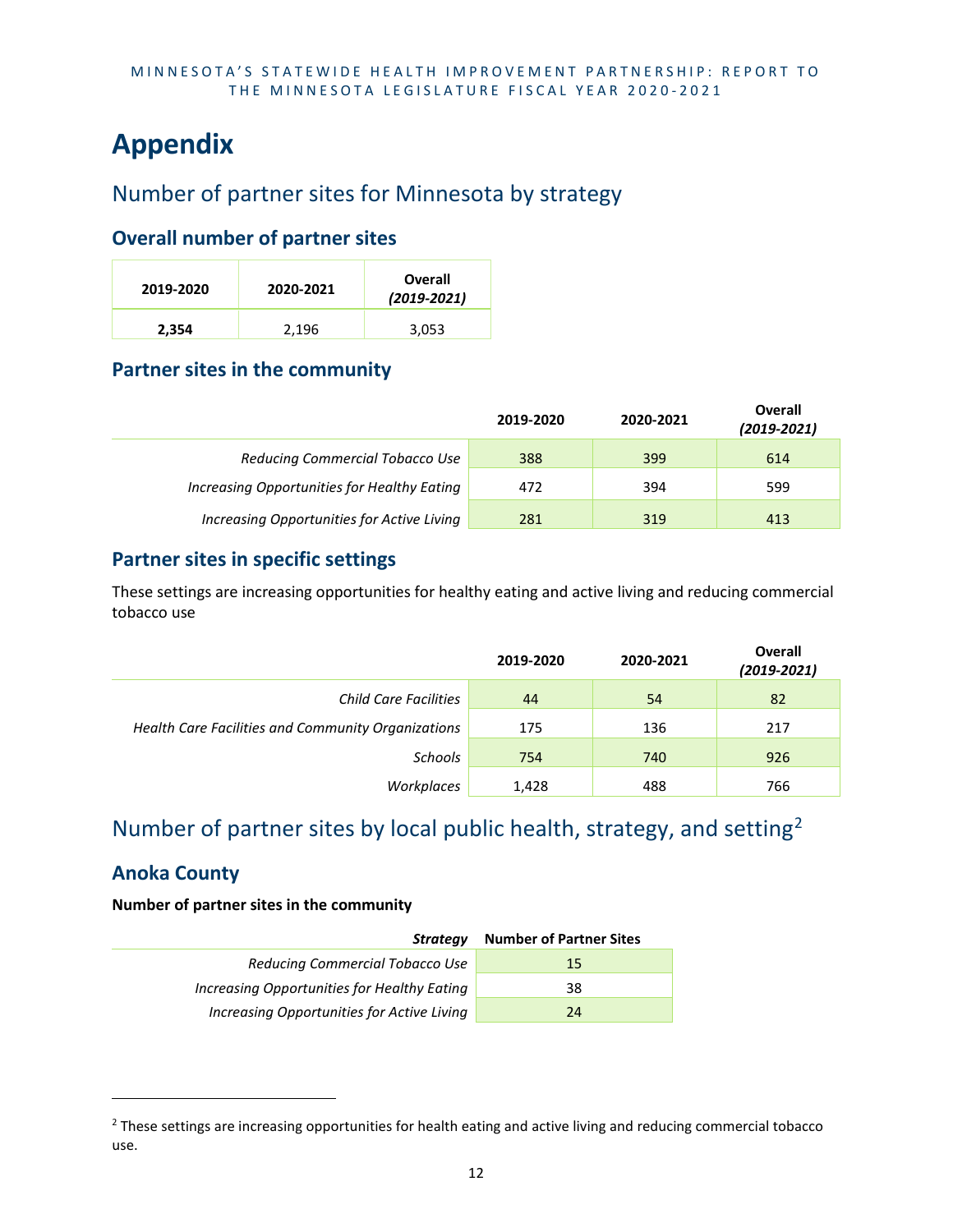#### **Number of partner sites in specific settings**

| Setting                                            | <b>Number of Partner Sites</b> |
|----------------------------------------------------|--------------------------------|
| Child Care Facilities                              |                                |
| Health Care Facilities and Community Organizations | 22                             |
| Schools                                            | 39                             |
| Workplaces                                         | 13                             |

**Website:** [Anoka County: Statewide Health Improvement Partnership \(SHIP\)](https://www.anokacounty.us/2233/SHIP)  [\(https://www.anokacounty.us/2233/SHIP\)](https://www.anokacounty.us/2233/SHIP)

### **Benton County**

#### **Number of partner sites in the community**

| <b>Strategy</b>                             | <b>Number of Partner Sites</b> |
|---------------------------------------------|--------------------------------|
| Reducing Commercial Tobacco Use             |                                |
| Increasing Opportunities for Healthy Eating | 2                              |
| Increasing Opportunities for Active Living  | 4                              |

#### **Number of partner sites in specific settings**

| Setting                                            | <b>Number of Partner Sites</b> |
|----------------------------------------------------|--------------------------------|
| Child Care Facilities                              | 17                             |
| Health Care Facilities and Community Organizations | 1                              |
| <b>Schools</b>                                     | 3                              |
| Workplaces                                         | 16                             |

**Website:** [Benton County: Statewide Health Improvement Partnership \(SHIP\)](https://www.co.benton.mn.us/354/Statewide-Health-Improvement-Partnership)  [\(https://www.co.benton.mn.us/354/Statewide-Health-Improvement-Partnership\)](https://www.co.benton.mn.us/354/Statewide-Health-Improvement-Partnership)

# **BE WELL (Blue Earth County)**

#### **Number of partner sites in the community**

| Strateav                                    | <b>Number of Partner Sites</b> |
|---------------------------------------------|--------------------------------|
| Reducing Commercial Tobacco Use             |                                |
| Increasing Opportunities for Healthy Eating | Δ                              |
| Increasing Opportunities for Active Living  |                                |

#### **Number of partner sites in specific settings**

| Settina                                            | <b>Number of Partner Sites</b> |
|----------------------------------------------------|--------------------------------|
| Health Care Facilities and Community Organizations | 3                              |
| <b>Schools</b>                                     |                                |
| Workplaces                                         | 33                             |

Website: [Blue Earth County: BE WELL: Health Care \(https://www.blueearthcountymn.gov/1153/BE-](https://www.blueearthcountymn.gov/1153/BE-WELL-Health-Care)[WELL-Health-Care\)](https://www.blueearthcountymn.gov/1153/BE-WELL-Health-Care)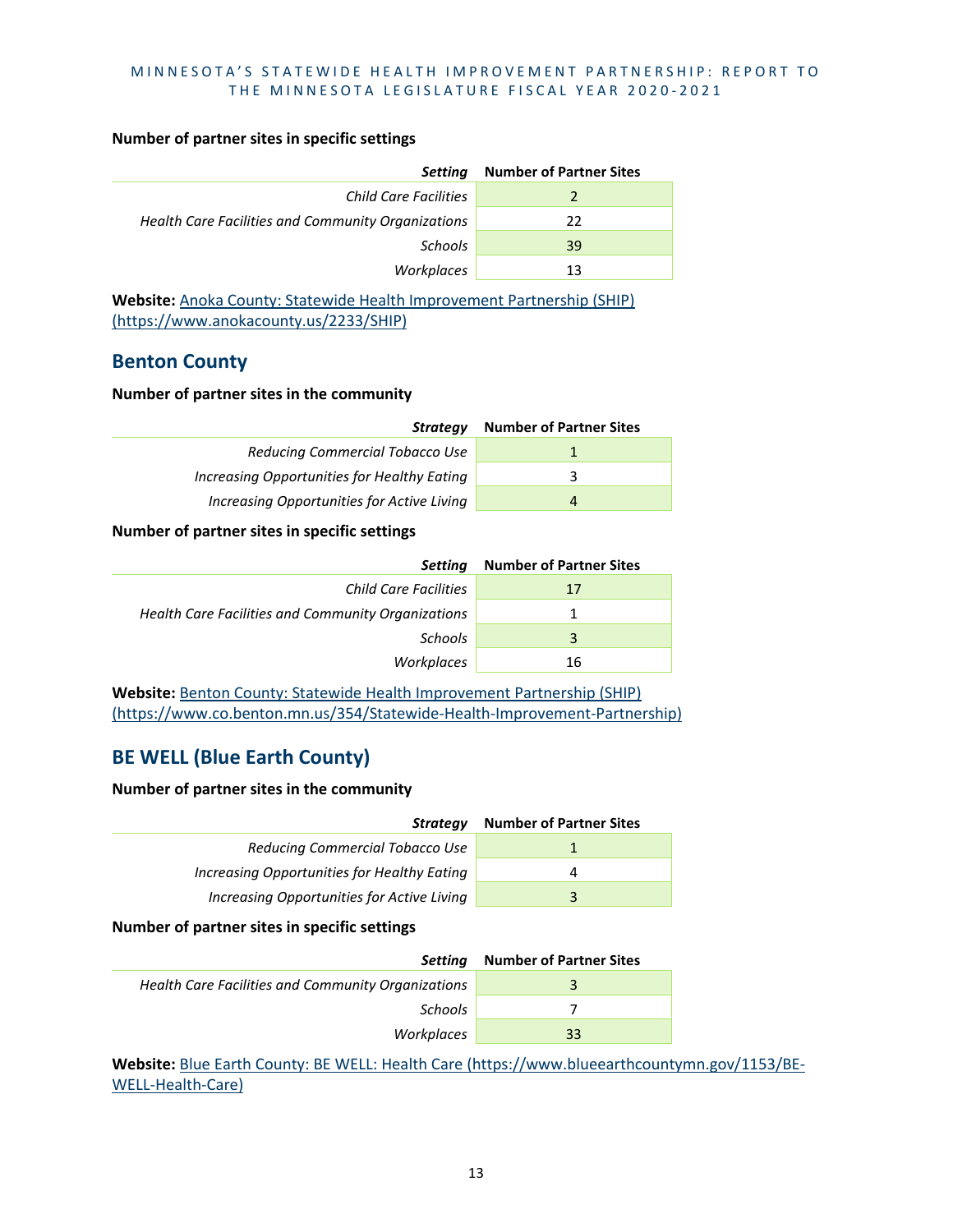# **Bloomington, Edina, Richfield**

#### **Number of partner sites in the community**

| Strategy                                    | <b>Number of Partner Sites</b> |
|---------------------------------------------|--------------------------------|
| Reducing Commercial Tobacco Use             | 10                             |
| Increasing Opportunities for Healthy Eating | 4                              |
| Increasing Opportunities for Active Living  | $\overline{4}$                 |
|                                             |                                |

#### **Number of partner sites in specific settings**

| <b>Child Care Facilities</b>                       |   |
|----------------------------------------------------|---|
| Health Care Facilities and Community Organizations | 4 |
| <b>Schools</b>                                     | 4 |
| Workplaces                                         | 3 |

**Website:** [BloomingtoMN.gov: Partnerships for Health Communities](https://www.bloomingtonmn.gov/ph/partnerships-healthy-communities)  [\(https://www.bloomingtonmn.gov/ph/partnerships-healthy-communities\)](https://www.bloomingtonmn.gov/ph/partnerships-healthy-communities)

# **Cass County Community Health Board**

#### **Number of partner sites in the community**

| Strategy                                    | <b>Number of Partner Sites</b> |
|---------------------------------------------|--------------------------------|
| Reducing Commercial Tobacco Use             | ∽                              |
| Increasing Opportunities for Healthy Eating | 11                             |
| Increasing Opportunities for Active Living  | $\overline{a}$                 |

**Number of partner sites in specific settings**

| Settina                                            | <b>Number of Partner Sites</b> |
|----------------------------------------------------|--------------------------------|
| Health Care Facilities and Community Organizations | 5                              |
| <b>Schools</b>                                     |                                |
| Workplaces                                         | 5                              |
|                                                    |                                |

**Website**: [Cass County: LiveHealthy \(http://www.co.cass.mn.us/livehealthy/\)](http://www.co.cass.mn.us/livehealthy/)

## **Carver County Statewide Health Improvement Program**

| Strateav                                    | <b>Number of Partner Sites</b> |
|---------------------------------------------|--------------------------------|
| Reducing Commercial Tobacco Use             |                                |
| Increasing Opportunities for Healthy Eating | 15                             |
| Increasing Opportunities for Active Living  |                                |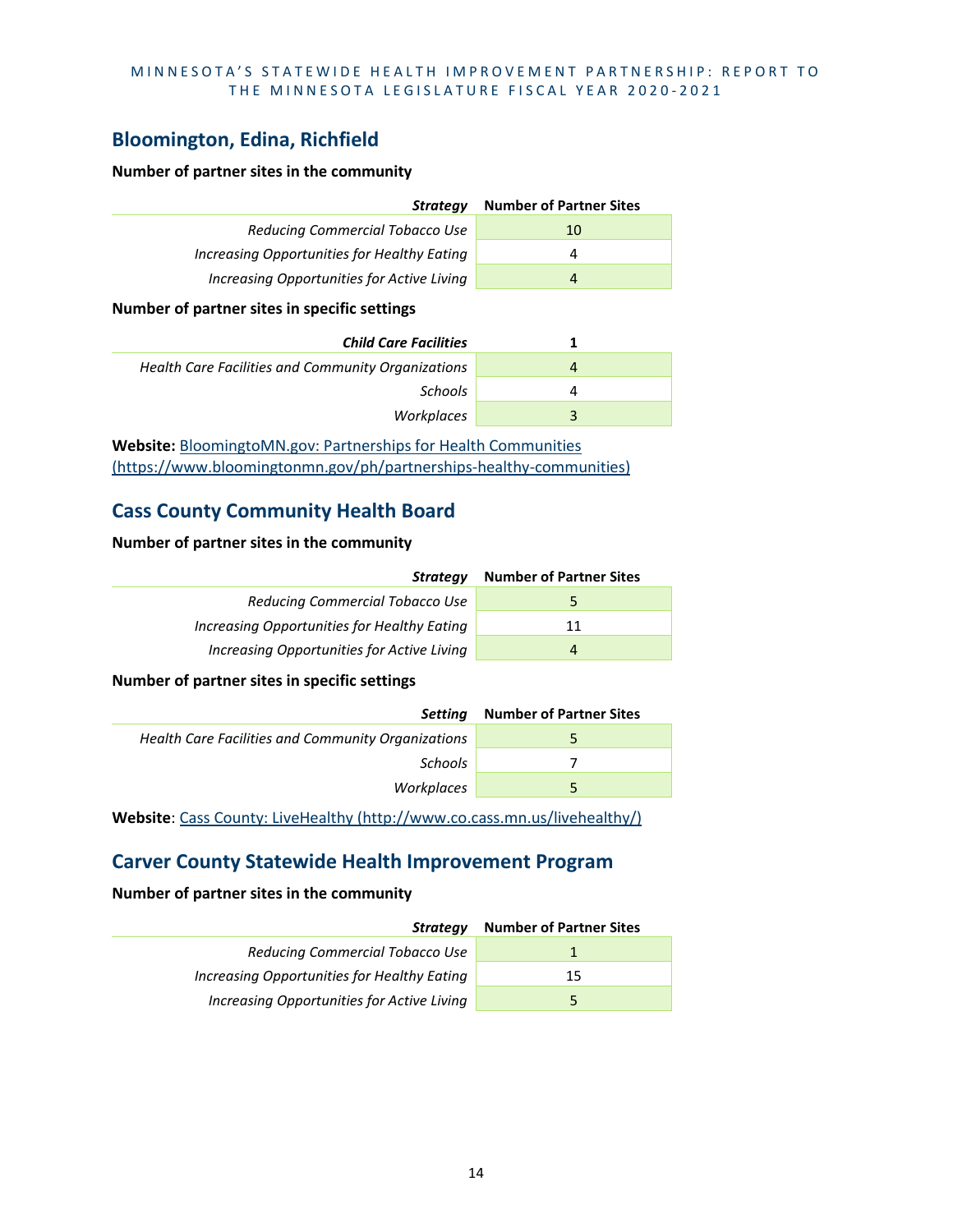#### **Number of partner sites in specific settings**

| Setting                                            | <b>Number of Partner Sites</b> |
|----------------------------------------------------|--------------------------------|
| Child Care Facilities                              |                                |
| Health Care Facilities and Community Organizations | 9                              |
| <b>Schools</b>                                     | 23                             |
| Workplaces                                         | 10                             |

**Website:** [Carver County Minnesota: Statewide Health Improvement Partnership](https://www.co.carver.mn.us/departments/health-human-services/public-health/programs/statewide-health-improvement-partnership)  [\(https://www.co.carver.mn.us/departments/health-human-services/public-health/programs/statewide](https://www.co.carver.mn.us/departments/health-human-services/public-health/programs/statewide-health-improvement-partnership)[health-improvement-partnership\)](https://www.co.carver.mn.us/departments/health-human-services/public-health/programs/statewide-health-improvement-partnership)

## **Chisago County**

#### **Number of partner sites in the community**

| Strateav                                    | <b>Number of Partner Sites</b> |
|---------------------------------------------|--------------------------------|
| Increasing Opportunities for Healthy Eating | 17                             |
| Increasing Opportunities for Active Living  | 15                             |

#### **Number of partner sites in specific settings**

| Settina                                            | <b>Number of Partner Sites</b> |
|----------------------------------------------------|--------------------------------|
| Health Care Facilities and Community Organizations | 3                              |
| Schools                                            | 19                             |
| Workplaces                                         | 4                              |

Website: [Chisago County Minnesota: Community Health:](https://www.chisagocountymn.gov/1070/Community-Health) Statewide Health Improvement Partnership [\(SHIP\) https://www.chisagocountymn.gov/1070/Community-Health](https://www.chisagocountymn.gov/1070/Community-Health)

# **Countryside Public Health (Big Stone, Chippewa, Lac Qui Parle, Swift, Yellow Medicine)**

#### **Number of partner sites in the community**

| Strategy                                    | <b>Number of Partner Sites</b> |
|---------------------------------------------|--------------------------------|
| Reducing Commercial Tobacco Use             | 9                              |
| Increasing Opportunities for Healthy Eating | 30                             |
| Increasing Opportunities for Active Living  | 27                             |

#### **Number of partner sites in specific settings**

| Setting                                            | <b>Number of Partner Sites</b> |
|----------------------------------------------------|--------------------------------|
| Child Care Facilities                              |                                |
| Health Care Facilities and Community Organizations | 5                              |
| <b>Schools</b>                                     | 23                             |
| Workplaces                                         | 29                             |

**Website**: [Countryside Public Health \(https://www.countrysidepublichealth.org/ship-2\)](https://www.countrysidepublichealth.org/ship-2)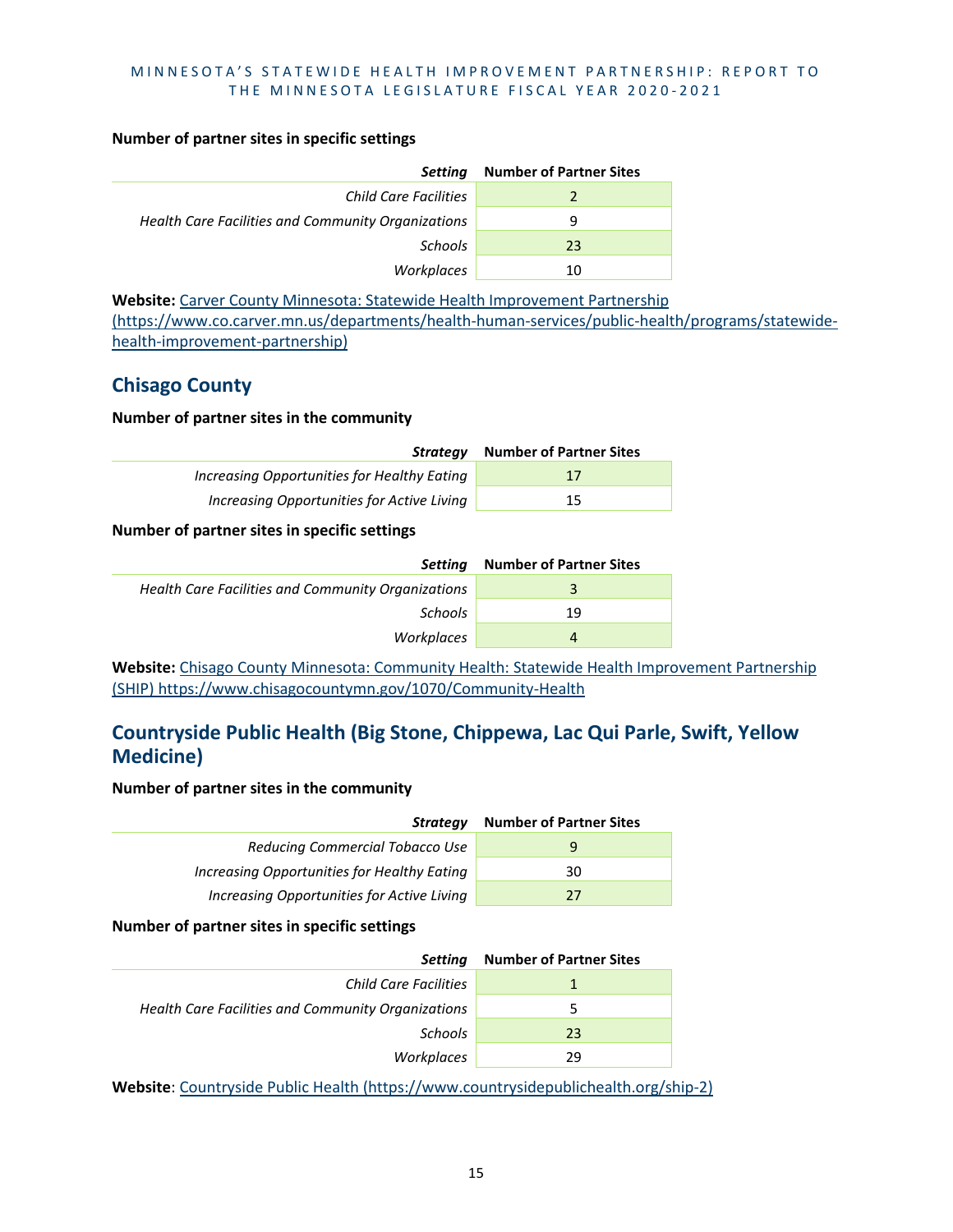# **Crow Wing Energized**

#### **Number of partner sites in the community**

| Strategy                                    | <b>Number of Partner Sites</b> |
|---------------------------------------------|--------------------------------|
| Reducing Commercial Tobacco Use             |                                |
| Increasing Opportunities for Healthy Eating | 10                             |
| Increasing Opportunities for Active Living  | 4                              |

#### **Number of partner sites in specific settings**

| Settina                                            | <b>Number of Partner Sites</b> |
|----------------------------------------------------|--------------------------------|
| Health Care Facilities and Community Organizations | $\mathbf b$                    |
| Schools                                            | 14                             |
| Workplaces                                         | 11                             |

**Website**: [Crow Wing Energized \(https://crowwingenergized.org/\)](https://crowwingenergized.org/)

# **Dakota County**

#### **Number of partner sites in the community**

| Strategy                                    | <b>Number of Partner Sites</b> |
|---------------------------------------------|--------------------------------|
| Reducing Commercial Tobacco Use             | 16                             |
| Increasing Opportunities for Healthy Eating | 17                             |
| Increasing Opportunities for Active Living  | 8                              |

#### **Number of partner sites in specific settings**

| Setting                                            | <b>Number of Partner Sites</b> |
|----------------------------------------------------|--------------------------------|
| <b>Child Care Facilities</b>                       | 3                              |
| Health Care Facilities and Community Organizations | 3                              |
| Schools                                            | 54                             |
| Workplaces                                         | 16                             |

**Website:** [Dakota County: Statewide Health Improvement Partnership](https://www.co.dakota.mn.us/Government/publiccommittees/SHIP/Pages/default.aspx)  [\(https://www.co.dakota.mn.us/Government/publiccommittees/SHIP/Pages/default.aspx\)](https://www.co.dakota.mn.us/Government/publiccommittees/SHIP/Pages/default.aspx)

# **Des Moines Valley Health and Human Services (Cottonwood & Jackson Counties)**

| Strategy                                    | <b>Number of Partner Sites</b> |
|---------------------------------------------|--------------------------------|
| Reducing Commercial Tobacco Use             | 17                             |
| Increasing Opportunities for Healthy Eating | 17                             |
| Increasing Opportunities for Active Living  | 12                             |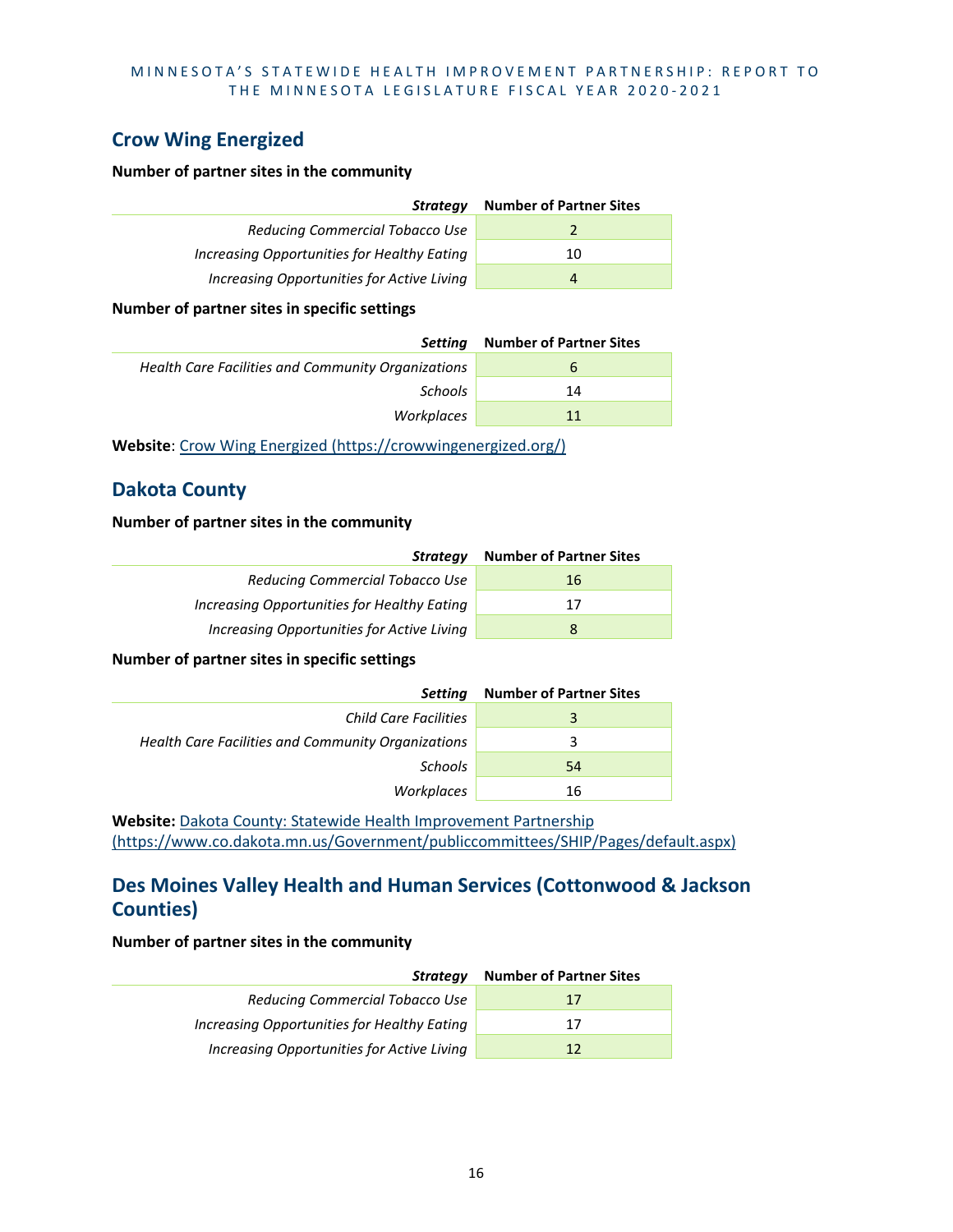#### **Number of partner sites in specific settings**

| Settina                                            | <b>Number of Partner Sites</b> |
|----------------------------------------------------|--------------------------------|
| Health Care Facilities and Community Organizations | 15                             |
| Schools                                            | 14                             |
| Workplaces                                         | 23                             |
|                                                    |                                |

**Website**: [Des Moines Valley Health and Human Services \(https://www.dvhhs.org\)](https://www.dvhhs.org/)

# **Dodge-Steele Community Health Board**

#### **Number of partner sites in the community**

| <b>Strategy</b>                             | <b>Number of Partner Sites</b> |
|---------------------------------------------|--------------------------------|
| Reducing Commercial Tobacco Use             |                                |
| Increasing Opportunities for Healthy Eating |                                |
| Increasing Opportunities for Active Living  |                                |

#### **Number of partner sites in specific settings**

| <b>Setting</b>                                     | <b>Number of Partner Sites</b> |
|----------------------------------------------------|--------------------------------|
| Child Care Facilities                              |                                |
| Health Care Facilities and Community Organizations |                                |
| <b>Schools</b>                                     | 12                             |
| Workplaces                                         | 21                             |

#### **Websites:**

- **Steele County: SHIP** [\(https://www.steelecountymn.gov/divisions/community\\_services/public\\_health/SHIP.php\)](https://www.steelecountymn.gov/divisions/community_services/public_health/SHIP.php)
- [Dodge County: Public Health \(https://www.co.dodge.mn.us/departments/public\\_health.php\)](https://www.co.dodge.mn.us/departments/public_health.php)

# **Fillmore-Houston Counties**

#### **Number of partner sites in the community**

| <b>Strategy</b>                             | <b>Number of Partner Sites</b> |
|---------------------------------------------|--------------------------------|
| Reducing Commercial Tobacco Use             | 4                              |
| Increasing Opportunities for Healthy Eating | 12                             |
| Increasing Opportunities for Active Living  | 14                             |

#### **Number of partner sites in specific settings**

| Setting                                            | <b>Number of Partner Sites</b> |
|----------------------------------------------------|--------------------------------|
| Child Care Facilities                              | 4                              |
| Health Care Facilities and Community Organizations | 3                              |
| Schools                                            | 27                             |
| Workplaces                                         | -5                             |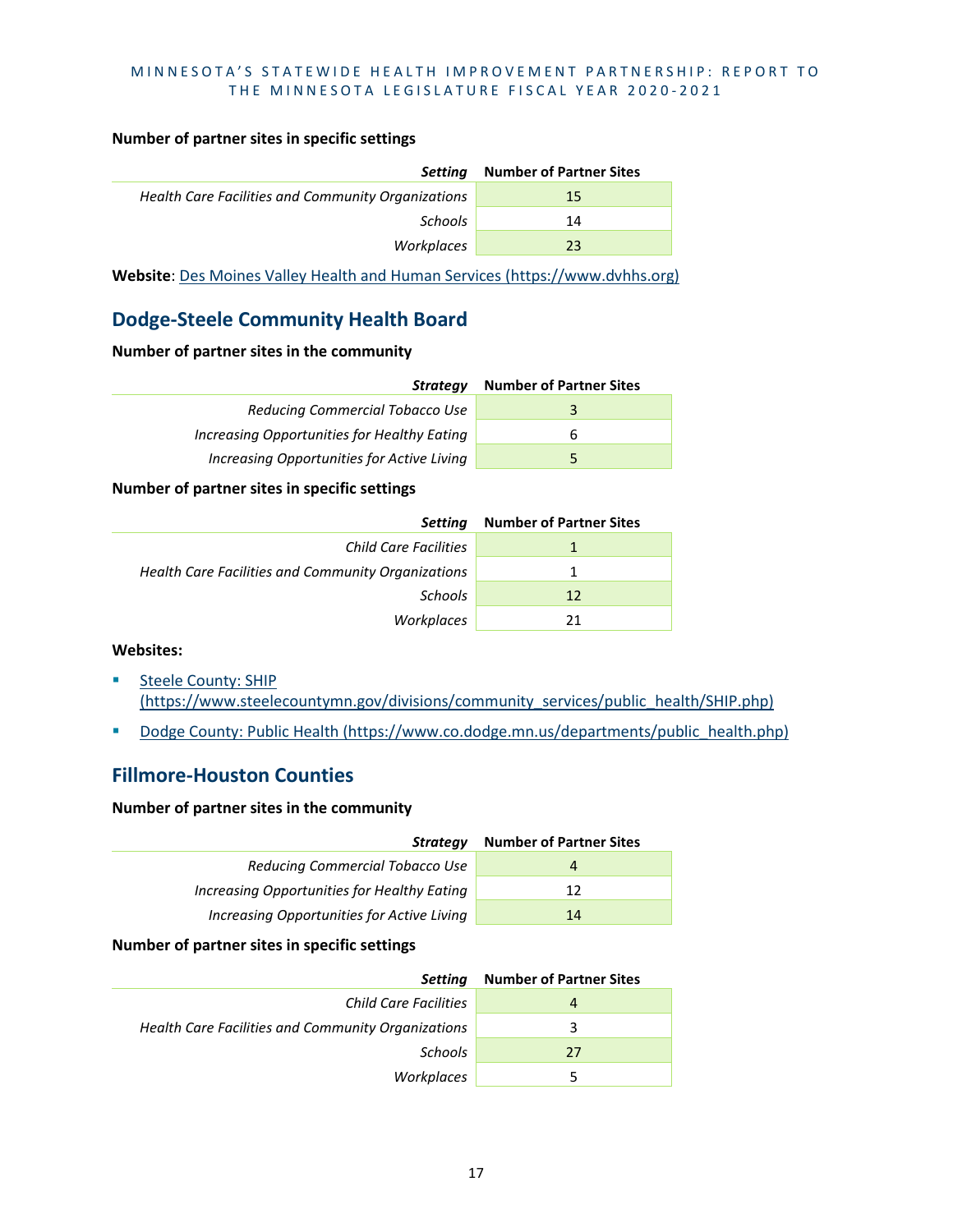#### **Websites:**

- **Fillmore County: Public Health** [\(https://www.co.fillmore.mn.us/departments/community\\_services/public\\_health/index.php\)](https://www.co.fillmore.mn.us/departments/community_services/public_health/index.php)
- [Houston County: Public Health \(https://www.co.houston.mn.us/departments/public-health/\)](https://www.co.houston.mn.us/departments/public-health/)

### **Freeborn County**

#### **Number of partner sites in the community**

| Strategy                                    | <b>Number of Partner Sites</b> |
|---------------------------------------------|--------------------------------|
| Reducing Commercial Tobacco Use             | 51                             |
| Increasing Opportunities for Healthy Eating | 19                             |
| Increasing Opportunities for Active Living  | 22                             |
|                                             |                                |

#### **Number of partner sites in specific settings**

| Settina                                            | <b>Number of Partner Sites</b> |
|----------------------------------------------------|--------------------------------|
| Health Care Facilities and Community Organizations | 4                              |
| <b>Schools</b>                                     | 19                             |
| Workplaces                                         | 41                             |

**Website:** [Freeborn County: Statewide Health Improvement Partnership \(SHIP\)](https://www.co.freeborn.mn.us/346/Statewide-Health-Improvement-Program-SHI)  [\(https://www.co.freeborn.mn.us/346/Statewide-Health-Improvement-Program-SHI\)](https://www.co.freeborn.mn.us/346/Statewide-Health-Improvement-Program-SHI)

# **Faribault, Martin, Watonwan SHIP**

**Number of partner sites in the community**

| Strategy                                    | <b>Number of Partner Sites</b> |
|---------------------------------------------|--------------------------------|
| Reducing Commercial Tobacco Use             |                                |
| Increasing Opportunities for Healthy Eating | 8                              |
| Increasing Opportunities for Active Living  | b                              |

#### **Number of partner sites in specific settings**

| Settina                                            | <b>Number of Partner Sites</b> |
|----------------------------------------------------|--------------------------------|
| Health Care Facilities and Community Organizations |                                |
| <b>Schools</b>                                     | 17                             |
| Workplaces                                         | 19                             |

**Website:** [Watonwan County: Statewide Health Improvement](https://www.co.watonwan.mn.us/443/Statewide-Health-Improvement-Partnership) Partnership [\(https://www.co.watonwan.mn.us/443/Statewide-Health-Improvement-Partnership\)](https://www.co.watonwan.mn.us/443/Statewide-Health-Improvement-Partnership)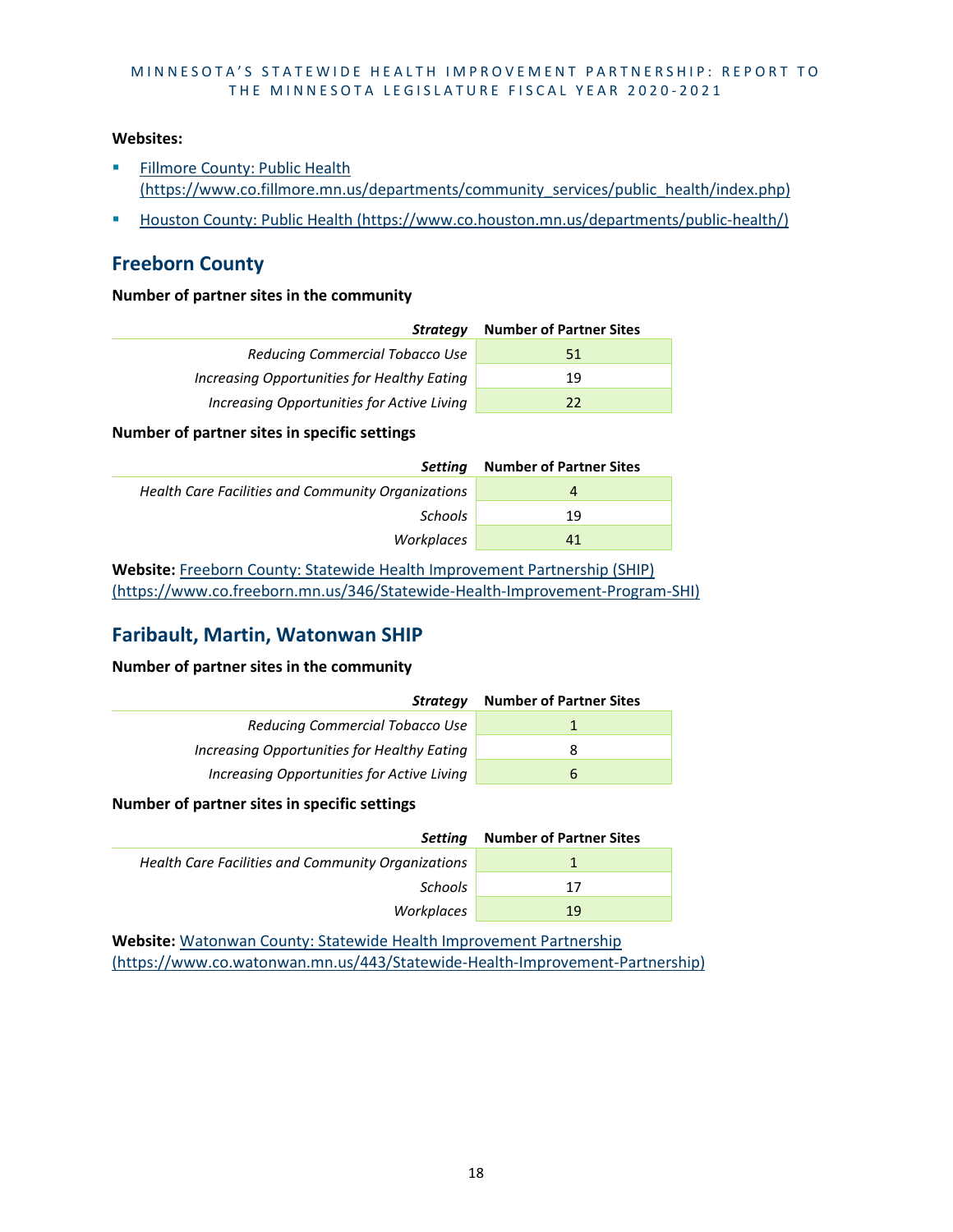# **Healthy Northland (Aitkin, Itasca, Koochiching, Carlton, Cook, Lake, and St. Louis Counties)**

#### **Number of partner sites in the community**

| Strategy                                    | <b>Number of Partner Sites</b> |
|---------------------------------------------|--------------------------------|
| Reducing Commercial Tobacco Use             | 30                             |
| Increasing Opportunities for Healthy Eating | 44                             |
| Increasing Opportunities for Active Living  | 28                             |
|                                             |                                |

#### **Number of partner sites in specific settings**

| <b>Setting</b>                                     | <b>Number of Partner Sites</b> |
|----------------------------------------------------|--------------------------------|
| Child Care Facilities                              |                                |
| Health Care Facilities and Community Organizations | 23                             |
| Schools                                            | 52                             |
| Workplaces                                         | 31                             |

**Website**: [Healthy Northland: Statewide Health Improvement Partnership \(https://healthynorthland.org\)](https://healthynorthland.org/)

## **Hennepin County**

#### **Number of partner sites in the community**

| Strategy                                    | <b>Number of Partner Sites</b> |
|---------------------------------------------|--------------------------------|
| Reducing Commercial Tobacco Use             | 42                             |
| Increasing Opportunities for Healthy Eating | 23                             |
| Increasing Opportunities for Active Living  | 22                             |

#### **Number of partner sites in specific settings**

| Settina                                            | <b>Number of Partner Sites</b> |
|----------------------------------------------------|--------------------------------|
| Health Care Facilities and Community Organizations | 12                             |
| <b>Schools</b>                                     | 90                             |
| Workplaces                                         | 36                             |
|                                                    |                                |

**Website:** [Hennepin County: Public Health \(https://www.hennepin.us/publichealth\)](https://www.hennepin.us/publichealth)

# **Horizon SHIP (Douglas, Grant, Pope, Stevens and Traverse Counties)**

| Strateav                                    | <b>Number of Partner Sites</b> |
|---------------------------------------------|--------------------------------|
| Reducing Commercial Tobacco Use             |                                |
| Increasing Opportunities for Healthy Eating | 17                             |
| Increasing Opportunities for Active Living  |                                |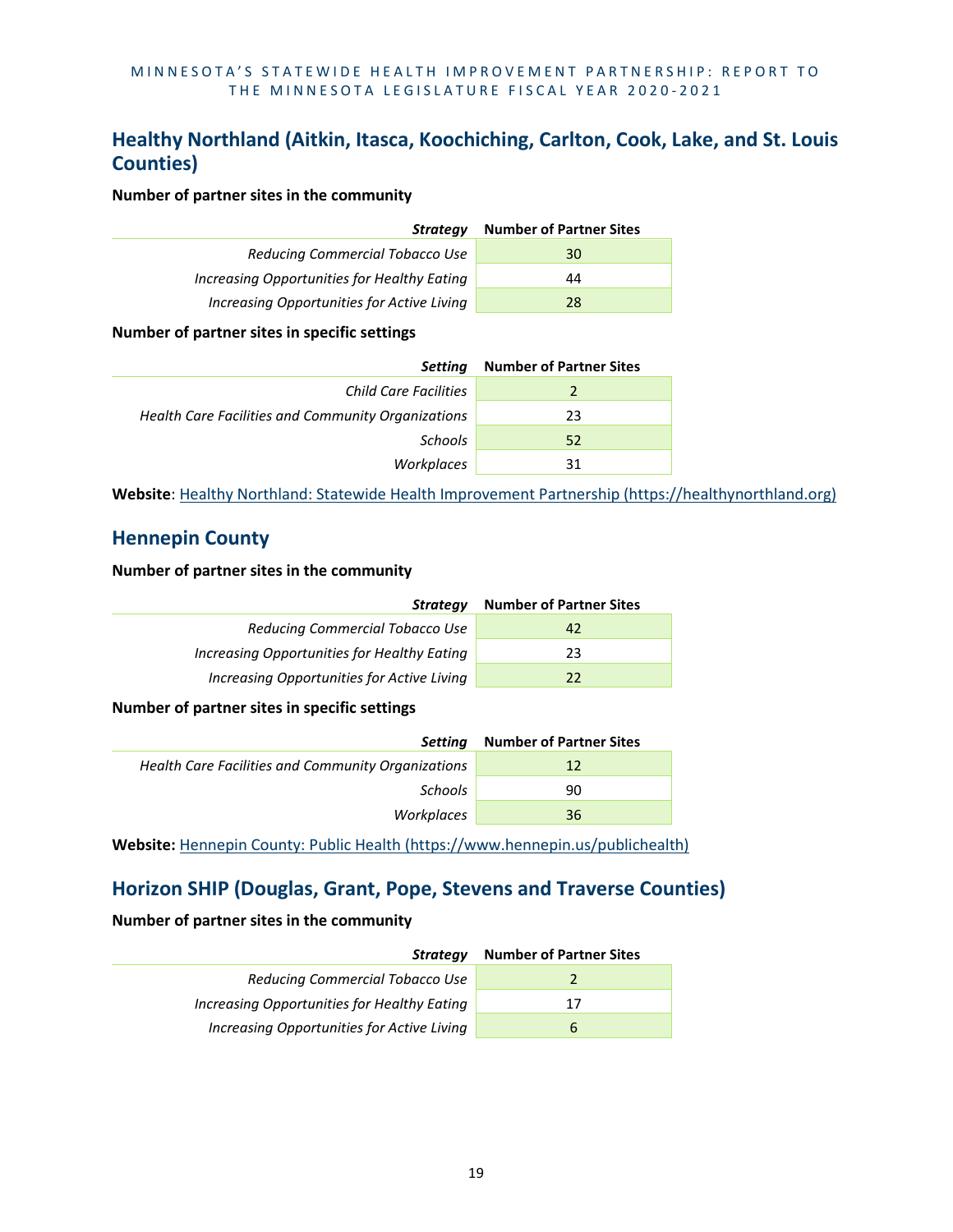#### **Number of partner sites in specific settings**

| Health Care Facilities and Community Organizations | <b>Setting</b> | <b>Number of Partner Sites</b> |
|----------------------------------------------------|----------------|--------------------------------|
|                                                    |                |                                |
| <b>Schools</b><br>15                               |                |                                |
| Workplaces<br>14                                   |                |                                |

**Website**: [Horizon Public Health: Statewide Health Improvement Partnership \(SHIP\)](https://horizonpublichealth.org/services/healthy-lifestyles/ship/)  [\(https://horizonpublichealth.org/services/healthy-lifestyles/ship/\)](https://horizonpublichealth.org/services/healthy-lifestyles/ship/)

# **Healthy Together (Brown, Nicollet, Le Sueur and Waseca Counties)**

#### **Number of partner sites in the community**

| <b>Strategy</b>                             | <b>Number of Partner Sites</b> |
|---------------------------------------------|--------------------------------|
| Reducing Commercial Tobacco Use             |                                |
| Increasing Opportunities for Healthy Eating | 10                             |
| Increasing Opportunities for Active Living  | 5                              |

#### **Number of partner sites in specific settings**

| Settina                                            | <b>Number of Partner Sites</b> |
|----------------------------------------------------|--------------------------------|
| Health Care Facilities and Community Organizations | b                              |
| Schools                                            | 23                             |
| Workplaces                                         | q                              |

**Website:** Facebook: SHIP – Brown, [Nicollet, Le Sueur and Waseca Counties](https://www.facebook.com/BNLWSHIP/)  [\(https://www.facebook.com/BNLWSHIP/\)](https://www.facebook.com/BNLWSHIP/)

# **Kandiyohi-Renville Counties**

#### **Number of partner sites in the community**

| Strategy                                    | <b>Number of Partner Sites</b> |
|---------------------------------------------|--------------------------------|
| Reducing Commercial Tobacco Use             |                                |
| Increasing Opportunities for Healthy Eating | 18                             |
| Increasing Opportunities for Active Living  | 13                             |

#### **Number of partner sites in specific settings**

| Settina                                            | <b>Number of Partner Sites</b> |
|----------------------------------------------------|--------------------------------|
| Health Care Facilities and Community Organizations |                                |
| Schools                                            |                                |
| Workplaces                                         | 8                              |

#### **Websites:**

- [Kandiyohi County: Statewide Health Improvement Partnership](https://www.kcmn.us/departments/public_health/health_promotion.php)  [\(https://www.kcmn.us/departments/public\\_health/health\\_promotion.php\)](https://www.kcmn.us/departments/public_health/health_promotion.php)
- **Rennville County: SHIP Statewide Health Improvement Partnership** [\(https://www.renvillecountymn.com/departments/public\\_health/healthy\\_living/ship.php\)](https://www.renvillecountymn.com/departments/public_health/healthy_living/ship.php)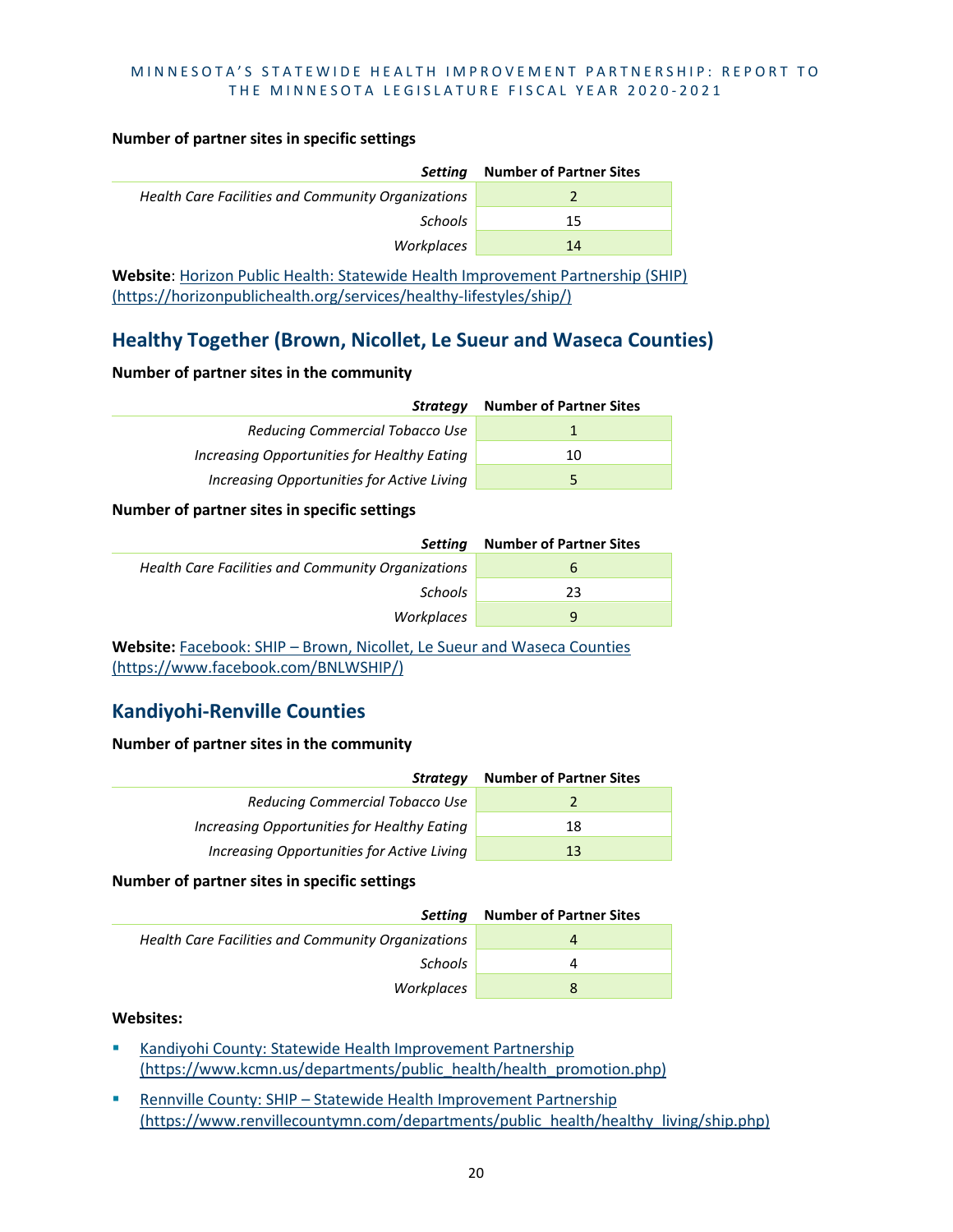# **Live Well Goodhue County**

#### **Number of partner sites in the community**

| Strategy                                    | <b>Number of Partner Sites</b> |
|---------------------------------------------|--------------------------------|
| Reducing Commercial Tobacco Use             | Δ                              |
| Increasing Opportunities for Healthy Eating | 8                              |
| Increasing Opportunities for Active Living  | 6                              |

#### **Number of partner sites in specific settings**

| Settina                                            | <b>Number of Partner Sites</b> |
|----------------------------------------------------|--------------------------------|
| Health Care Facilities and Community Organizations | 3                              |
| Schools                                            | 10                             |
| Workplaces                                         | 8                              |

**Website:** [Goodhue County: Our Mission \(https://www.co.goodhue.mn.us/1309/About-Live-Well-](https://www.co.goodhue.mn.us/1309/About-Live-Well-Goodhue-County)[Goodhue-County\)](https://www.co.goodhue.mn.us/1309/About-Live-Well-Goodhue-County)

## **Minneapolis Health Department**

#### **Number of partner sites in the community**

| Strategy                                    | <b>Number of Partner Sites</b> |
|---------------------------------------------|--------------------------------|
| Reducing Commercial Tobacco Use             | 182                            |
| Increasing Opportunities for Healthy Eating | 37                             |
| Increasing Opportunities for Active Living  | 37                             |

#### **Number of partner sites in specific settings**

| Settina                                            | <b>Number of Partner Sites</b> |
|----------------------------------------------------|--------------------------------|
| Health Care Facilities and Community Organizations | 4                              |
| <b>Schools</b>                                     | 26                             |
| Workplaces                                         | 30                             |
|                                                    |                                |

#### **Website:** [Minneapolis Health Department](https://www2.minneapolismn.gov/government/departments/health/)

[\(https://www2.minneapolismn.gov/government/departments/health/\)](https://www2.minneapolismn.gov/government/departments/health/)

# **Meeker-McLeod-Sibley Community Health Services**

#### **Number of partner sites in the community**

| Strategy                                    | <b>Number of Partner Sites</b> |
|---------------------------------------------|--------------------------------|
| Reducing Commercial Tobacco Use             |                                |
| Increasing Opportunities for Healthy Eating | 8                              |
| Increasing Opportunities for Active Living  | h                              |
|                                             |                                |

#### **Number of partner sites in specific settings**

|            | Setting Number of Partner Sites |
|------------|---------------------------------|
| Schools    |                                 |
| Workplaces |                                 |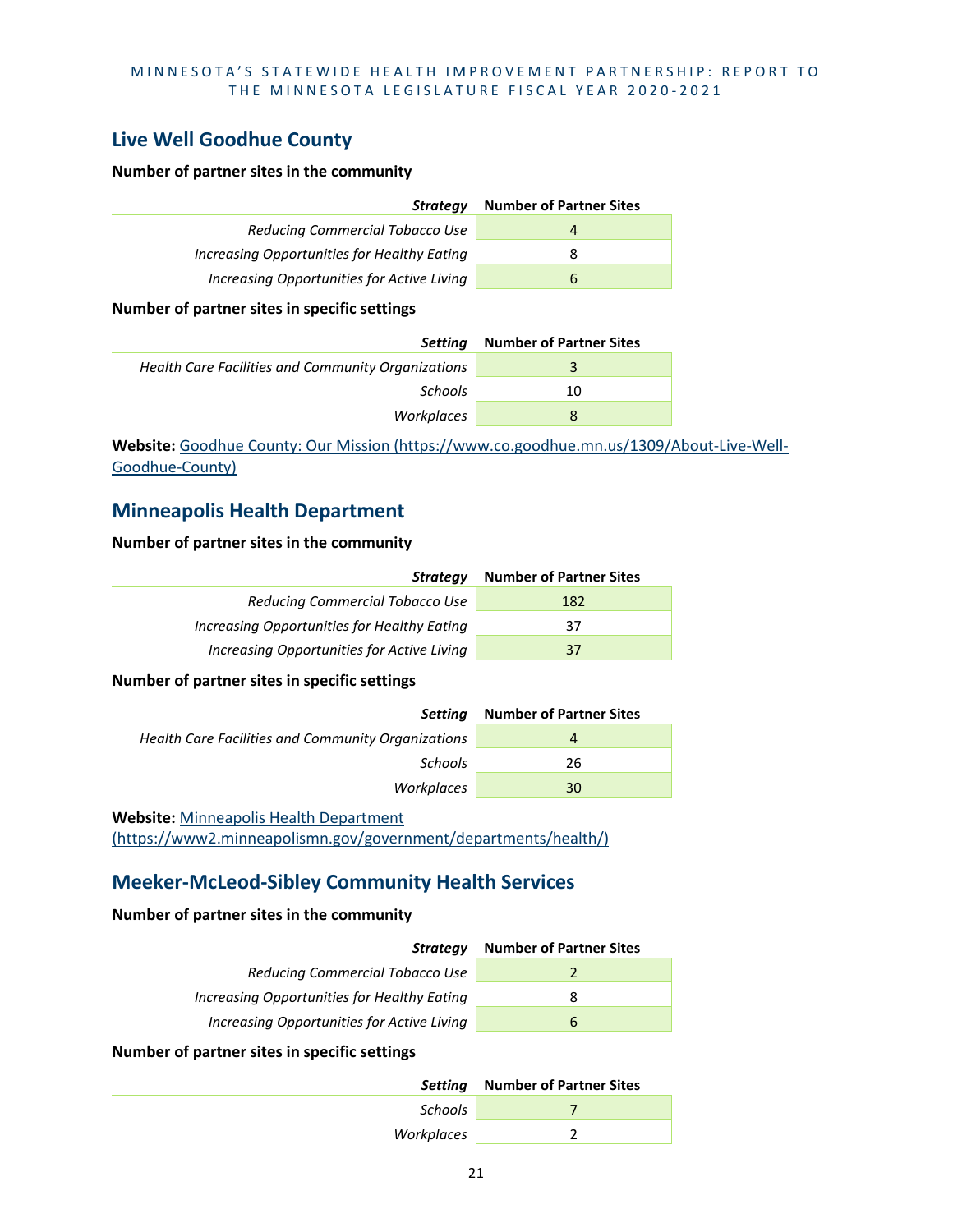### **Website:** [Meeker McLeod Sibley: Statewide Health Improvement Partnership](https://mmspublichealth.org/programs-services/healthy-choices-healthy-behavior/statewide-health-improvement-program/)  [\(https://mmspublichealth.org/programs-services/healthy-choices-healthy-behavior/statewide-health](https://mmspublichealth.org/programs-services/healthy-choices-healthy-behavior/statewide-health-improvement-program/)[improvement-program/\)](https://mmspublichealth.org/programs-services/healthy-choices-healthy-behavior/statewide-health-improvement-program/)

### **Morrison-Todd-Wadena CHB**

#### **Number of partner sites in the community**

| Strateav                                    | <b>Number of Partner Sites</b> |
|---------------------------------------------|--------------------------------|
| Reducing Commercial Tobacco Use             | 8                              |
| Increasing Opportunities for Healthy Eating | 12                             |

#### **Number of partner sites in specific settings**

| Settina                                            | <b>Number of Partner Sites</b> |
|----------------------------------------------------|--------------------------------|
| Health Care Facilities and Community Organizations | 4                              |
| <b>Schools</b>                                     | 23                             |
| Workplaces                                         | 4                              |

**Website:** [Morrison County: Community Health \(https://www.co.morrison.mn.us/287/Community-](https://www.co.morrison.mn.us/287/Community-Health)[Health\)](https://www.co.morrison.mn.us/287/Community-Health)

# **North Country CHB**

#### **Number of partner sites in the community**

| Strateav                                    | <b>Number of Partner Sites</b> |
|---------------------------------------------|--------------------------------|
| Reducing Commercial Tobacco Use             |                                |
| Increasing Opportunities for Healthy Eating |                                |

#### **Number of partner sites in specific settings**

| Setting                                            | <b>Number of Partner Sites</b> |
|----------------------------------------------------|--------------------------------|
| Health Care Facilities and Community Organizations | 4                              |
| Schools                                            | 22                             |
| Workplaces                                         | 12                             |
|                                                    |                                |

**Website:** [North Country Health Alliance \(http://www.ncchb.org/ship\)](http://www.ncchb.org/ship)

### **Olmsted SHIP**

| Strateav                                    | <b>Number of Partner Sites</b> |
|---------------------------------------------|--------------------------------|
| Increasing Opportunities for Healthy Eating | 12                             |
| Increasing Opportunities for Active Living  | 12                             |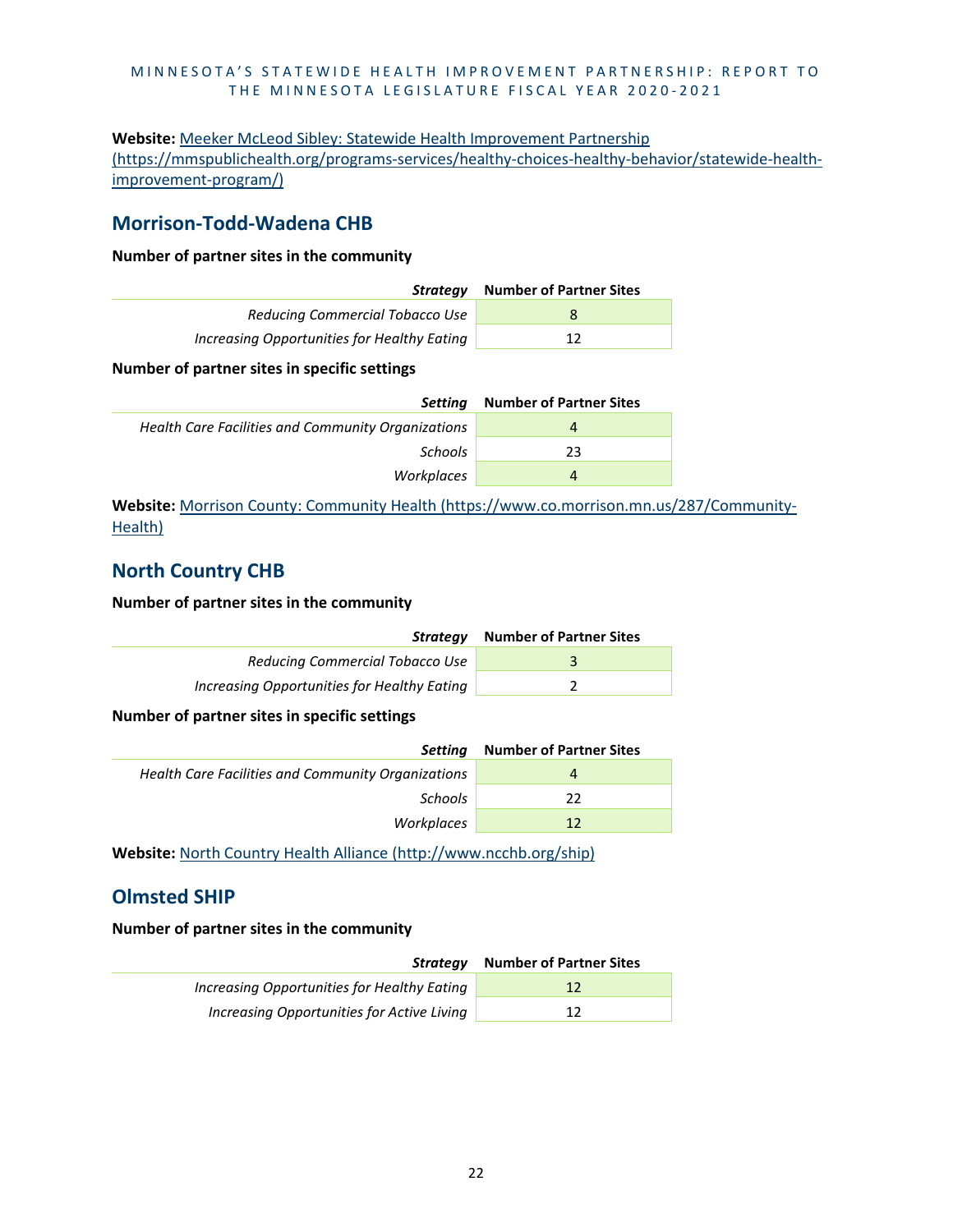#### **Number of partner sites in specific settings**

| <b>Setting</b>                                     | <b>Number of Partner Sites</b> |
|----------------------------------------------------|--------------------------------|
| Child Care Facilities                              | b                              |
| Health Care Facilities and Community Organizations |                                |
| Schools                                            | 23                             |
| Workplaces                                         | 15                             |

**Website:** [Olmsted County: Statewide Health Improvement Partnership \(SHIP\)](https://www.olmstedcounty.gov/government/county-departments/public-health-services/ship)  [\(https://www.olmstedcounty.gov/government/county-departments/public-health-services/ship\)](https://www.olmstedcounty.gov/government/county-departments/public-health-services/ship)

### **PartnerSHIP 4 Health**

#### **Number of partner sites in the community**

| <b>Strategy</b>                             | <b>Number of Partner Sites</b> |
|---------------------------------------------|--------------------------------|
| <b>Reducing Commercial Tobacco Use</b>      | b                              |
| Increasing Opportunities for Healthy Eating | 37                             |
| Increasing Opportunities for Active Living  | 33                             |

#### **Number of partner sites in specific settings**

| Settina                                            | <b>Number of Partner Sites</b> |
|----------------------------------------------------|--------------------------------|
| Health Care Facilities and Community Organizations |                                |
| Schools                                            | 76                             |
| Workplaces                                         | 107                            |

**Website:** [PartnerSHIP 4 Health \(https://partnership4health.org\)](https://partnership4health.org/)

# **Partners in Healthy Living (Istanti, Kanabec, Mille Lacs, and Pine Counties)**

#### **Number of partner sites in the community**

| Strategy                                    | <b>Number of Partner Sites</b> |
|---------------------------------------------|--------------------------------|
| Reducing Commercial Tobacco Use             | $\mathsf{h}$                   |
| Increasing Opportunities for Healthy Eating | h                              |
| Increasing Opportunities for Active Living  |                                |

**Number of partner sites in specific settings**

| Settina                                            | <b>Number of Partner Sites</b> |
|----------------------------------------------------|--------------------------------|
| Health Care Facilities and Community Organizations |                                |
| <b>Schools</b>                                     | 20                             |
| Workplaces                                         | 20                             |
|                                                    |                                |

**Website:** Partners [in Healthy Living: A Statewide Health Improvement Partnership](https://partnersinhealthyliving.us/)  [\(https://partnersinhealthyliving.us\)](https://partnersinhealthyliving.us/)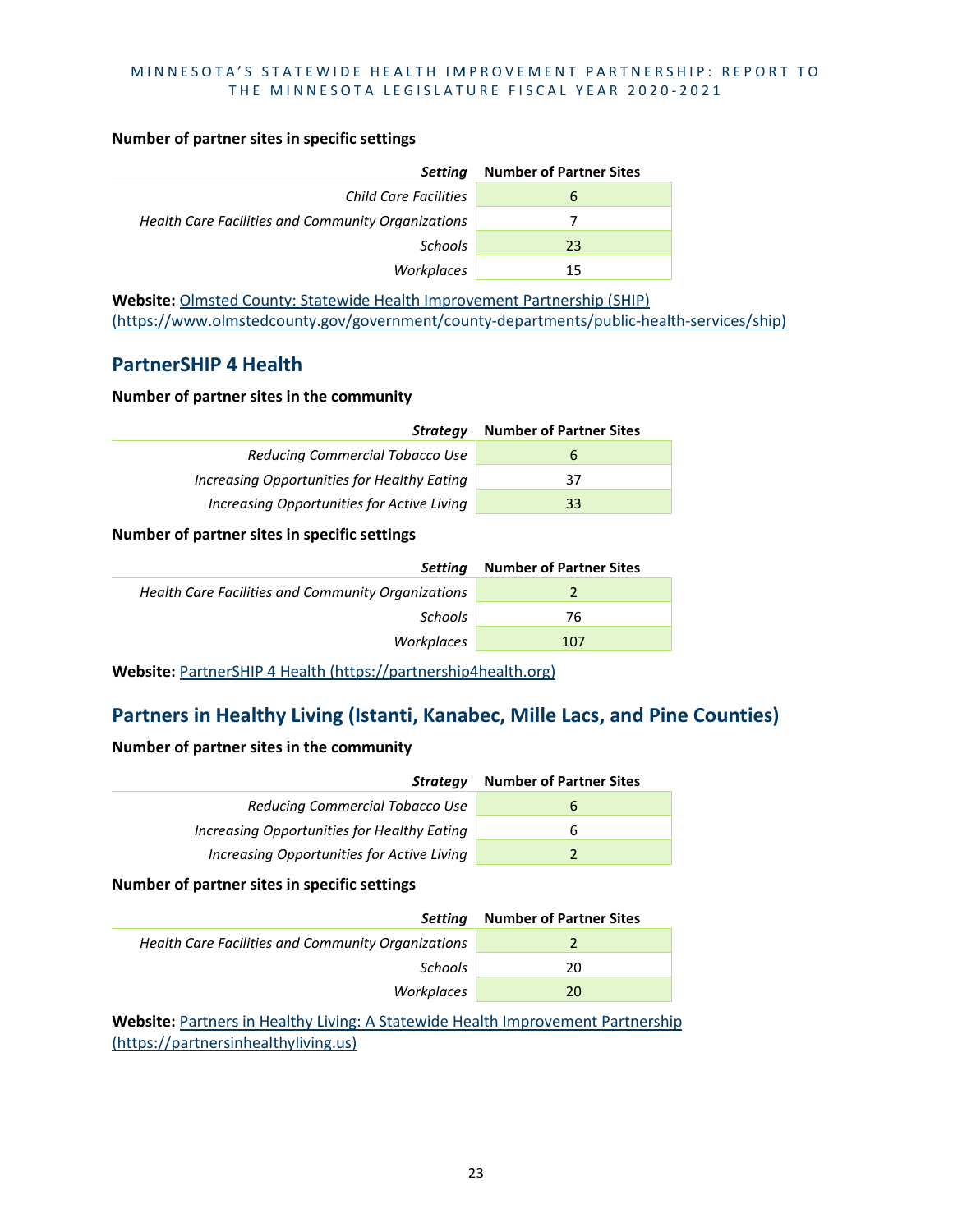# **Polk-Norman-Mahnomen Community Health Board**

#### **Number of partner sites in the community**

| Strategy                                    | <b>Number of Partner Sites</b> |
|---------------------------------------------|--------------------------------|
| Reducing Commercial Tobacco Use             | b                              |
| Increasing Opportunities for Healthy Eating |                                |
| Increasing Opportunities for Active Living  |                                |

#### **Number of partner sites in specific settings**

| Settina                                            | <b>Number of Partner Sites</b> |
|----------------------------------------------------|--------------------------------|
| Health Care Facilities and Community Organizations |                                |
| <b>Schools</b>                                     | 11                             |
| Workplaces                                         | b.                             |

#### **Websites:**

- [Polk County: Statewide Health Improvement Partnership \(SHIP\)](https://www.co.polk.mn.us/244/Statewide-Health-Improvement-Partnership)  [\(https://www.co.polk.mn.us/244/Statewide-Health-Improvement-Partnership\)](https://www.co.polk.mn.us/244/Statewide-Health-Improvement-Partnership)
- **Mahnomen County: Norman-Mahnomen Public Health** [\(https://co.mahnomen.mn.us/index.asp?SEC=118F9B96-3C80-4532-9EA4-C19DBECD4702\)](https://co.mahnomen.mn.us/index.asp?SEC=118F9B96-3C80-4532-9EA4-C19DBECD4702)

#### **Rice County**

#### **Number of partner sites in the community**

| Strategy                                    | <b>Number of Partner Sites</b> |
|---------------------------------------------|--------------------------------|
| Reducing Commercial Tobacco Use             |                                |
| Increasing Opportunities for Healthy Eating | b                              |
| Increasing Opportunities for Active Living  | 4                              |
|                                             |                                |

#### **Number of partner sites in specific settings**

| <b>Setting</b>                                     | <b>Number of Partner Sites</b> |
|----------------------------------------------------|--------------------------------|
| Child Care Facilities                              |                                |
| Health Care Facilities and Community Organizations | 5                              |
| <b>Schools</b>                                     | 14                             |
| Workplaces                                         | 12                             |

**Website:** [Rice County: Statewide Health Improvement Partnership \(SHIP\)](https://www.co.rice.mn.us/294/Statewide-Health-Improvement-Partnership)  [\(https://www.co.rice.mn.us/294/Statewide-Health-Improvement-Partnership\)](https://www.co.rice.mn.us/294/Statewide-Health-Improvement-Partnership)

# **Sherburne County**

| Strategy                                    | <b>Number of Partner Sites</b> |
|---------------------------------------------|--------------------------------|
| Reducing Commercial Tobacco Use             | 4                              |
| Increasing Opportunities for Healthy Eating | 4                              |
| Increasing Opportunities for Active Living  | 4                              |
|                                             |                                |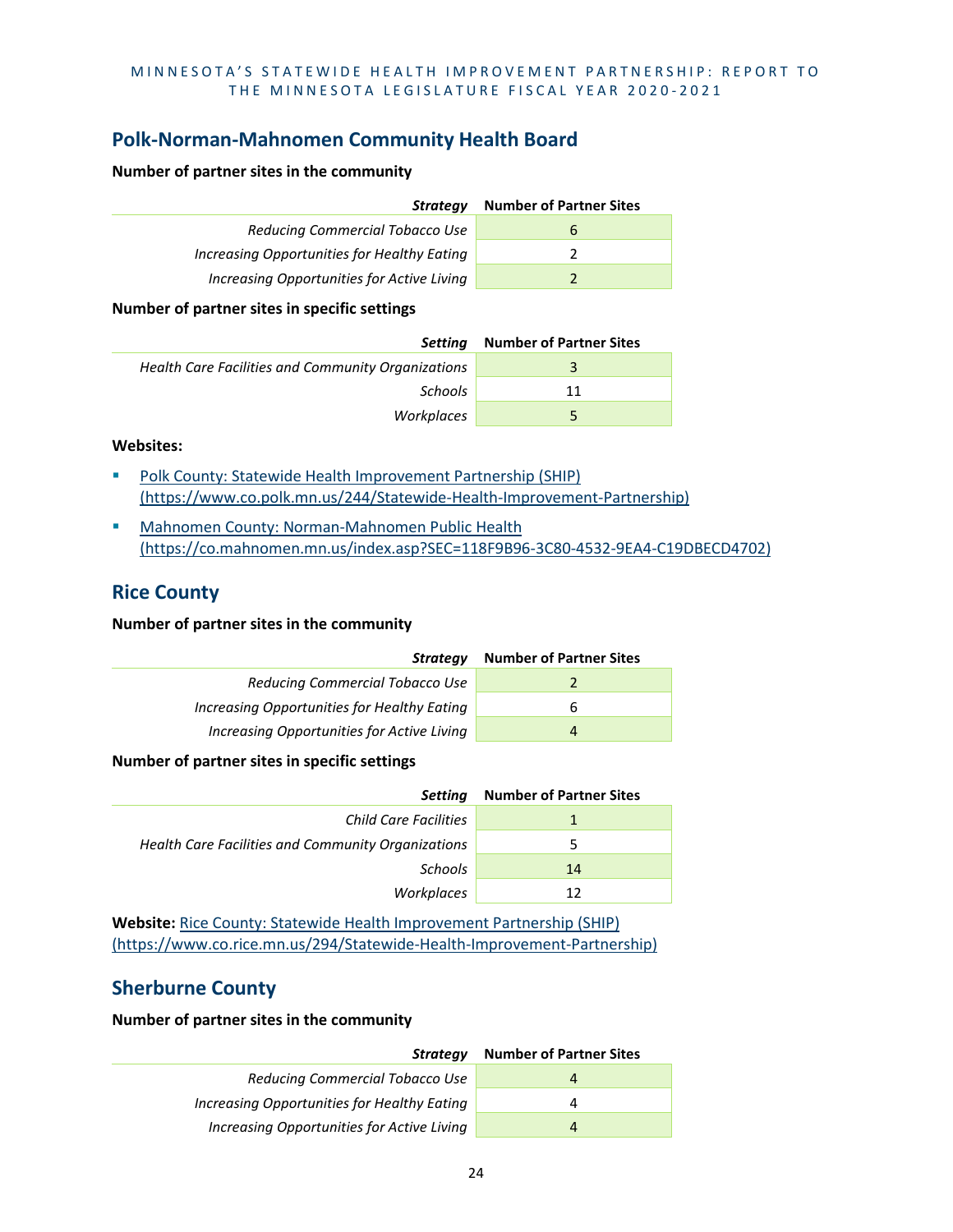#### **Number of partner sites in specific settings**

| <b>Setting</b>                                     | <b>Number of Partner Sites</b> |
|----------------------------------------------------|--------------------------------|
| <b>Child Care Facilities</b>                       | ь                              |
| Health Care Facilities and Community Organizations |                                |
| Schools                                            | 13                             |
| Workplaces                                         | q                              |

**Website:** [Sherburn County: Statewide Health Improvement Partnership \(SHIP\)](https://www.co.sherburne.mn.us/457/State-Health-Improvement-Partnership)  [\(https://www.co.sherburne.mn.us/457/State-Health-Improvement-Partnership\)](https://www.co.sherburne.mn.us/457/State-Health-Improvement-Partnership)

# **Saint Paul-Ramsey County Public Health**

#### **Number of partner sites in the community**

| Strateav                                    | <b>Number of Partner Sites</b> |
|---------------------------------------------|--------------------------------|
| Reducing Commercial Tobacco Use             | 93                             |
| Increasing Opportunities for Healthy Eating | 45                             |
| Increasing Opportunities for Active Living  | 20                             |

#### **Number of partner sites in specific settings**

| <b>Setting</b>                                     | <b>Number of Partner Sites</b> |
|----------------------------------------------------|--------------------------------|
| Child Care Facilities                              |                                |
| Health Care Facilities and Community Organizations | 10                             |
| Schools                                            | 69                             |
| Workplaces                                         | 34                             |

**Website:** [Ramsey County: Statewide Health Improvement Partnership \(SHIP\)](https://www.ramseycounty.us/residents/health-medical/public-health-initiatives/statewide-health-improvement-program-ship)  [\(https://www.ramseycounty.us/residents/health-medical/public-health-initiatives/statewide-health](https://www.ramseycounty.us/residents/health-medical/public-health-initiatives/statewide-health-improvement-program-ship)[improvement-program-ship\)](https://www.ramseycounty.us/residents/health-medical/public-health-initiatives/statewide-health-improvement-program-ship)

# **Southwest Health and Human Services (Lincoln, Lyon, Murray, Pipestone, Redwood, and Rock counties)**

#### **Number of partner sites in the community**

| Strategy                                    | <b>Number of Partner Sites</b> |
|---------------------------------------------|--------------------------------|
| Reducing Commercial Tobacco Use             |                                |
| Increasing Opportunities for Healthy Eating | 16                             |
| Increasing Opportunities for Active Living  | q                              |

#### **Number of partner sites in specific settings**

| Settina                                            | <b>Number of Partner Sites</b> |
|----------------------------------------------------|--------------------------------|
| Health Care Facilities and Community Organizations | 3                              |
| <b>Schools</b>                                     | 15                             |
| Workplaces                                         | 18                             |

**Website:** [Southwest Health & Human Services: A Healthier Southwest – Statewide Health Improvement](https://swmhhs.com/public-health/statewide-health-improvement-program/)  [Partnership \(SHIP\) \(https://swmhhs.com/public-health/statewide-health-improvement-program/\)](https://swmhhs.com/public-health/statewide-health-improvement-program/)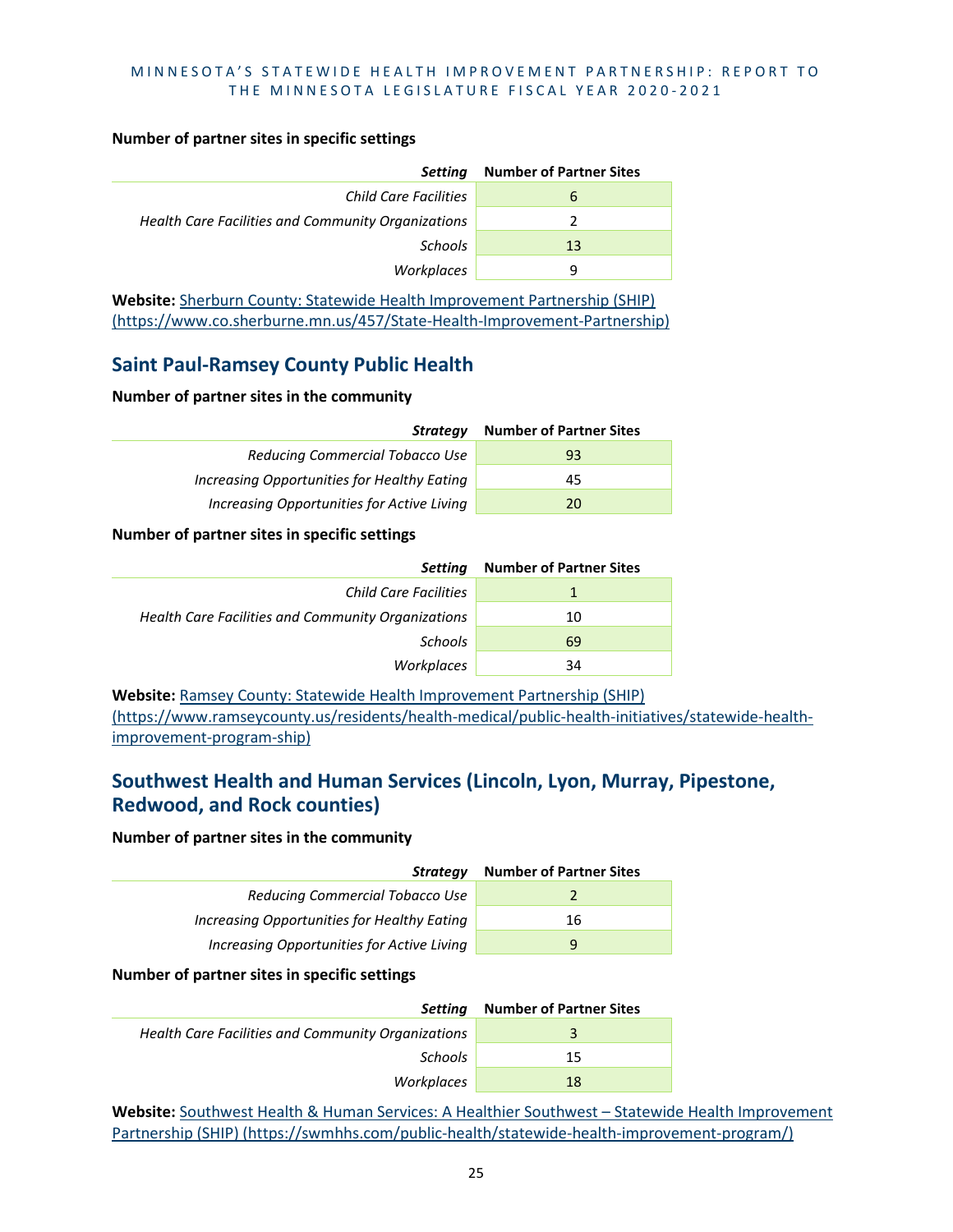## **SHIP Mower County**

#### **Number of partner sites in the community**

| Strategy                                    | <b>Number of Partner Sites</b> |
|---------------------------------------------|--------------------------------|
| Reducing Commercial Tobacco Use             |                                |
| Increasing Opportunities for Healthy Eating |                                |
| Increasing Opportunities for Active Living  |                                |

#### **Number of partner sites in specific settings**

| Settina                                            | <b>Number of Partner Sites</b> |
|----------------------------------------------------|--------------------------------|
| Health Care Facilities and Community Organizations |                                |
| <b>Schools</b>                                     | ∽                              |
| Workplaces                                         | b                              |

**Website:** [Mower County Health & Human Services \(https://www.shipmowercounty.org/\)](https://www.shipmowercounty.org/)

# **Quin County Community Health Service (Kittson, Marshall, Pennington, Red Lake, and Roseau Counties)**

#### **Number of partner sites in the community**

| Strategy                                    | <b>Number of Partner Sites</b> |
|---------------------------------------------|--------------------------------|
| Reducing Commercial Tobacco Use             | 44                             |
| Increasing Opportunities for Healthy Eating | 13                             |
| Increasing Opportunities for Active Living  | b                              |

#### **Number of partner sites in specific settings**

| Setting                                            | <b>Number of Partner Sites</b> |
|----------------------------------------------------|--------------------------------|
| Child Care Facilities                              | 9                              |
| Health Care Facilities and Community Organizations | 4                              |
| Schools                                            | 18                             |
| Workplaces                                         | 23                             |

#### **Websites:**

- [Inter-County Nursing Services: SHIP 4.0 \(https://www.intercountynursingservice.com/?page\\_id=18\)](https://www.intercountynursingservice.com/?page_id=18)
- **Marshall County: Community Health Services** [\(https://www.co.marshall.mn.us/departments/community\\_health\\_services/index.php\)](https://www.co.marshall.mn.us/departments/community_health_services/index.php)

### **Scott County Public Health**

| <b>Strategy</b>                             | <b>Number of Partner Sites</b> |
|---------------------------------------------|--------------------------------|
| Reducing Commercial Tobacco Use             |                                |
| Increasing Opportunities for Healthy Eating | 15                             |
| Increasing Opportunities for Active Living  |                                |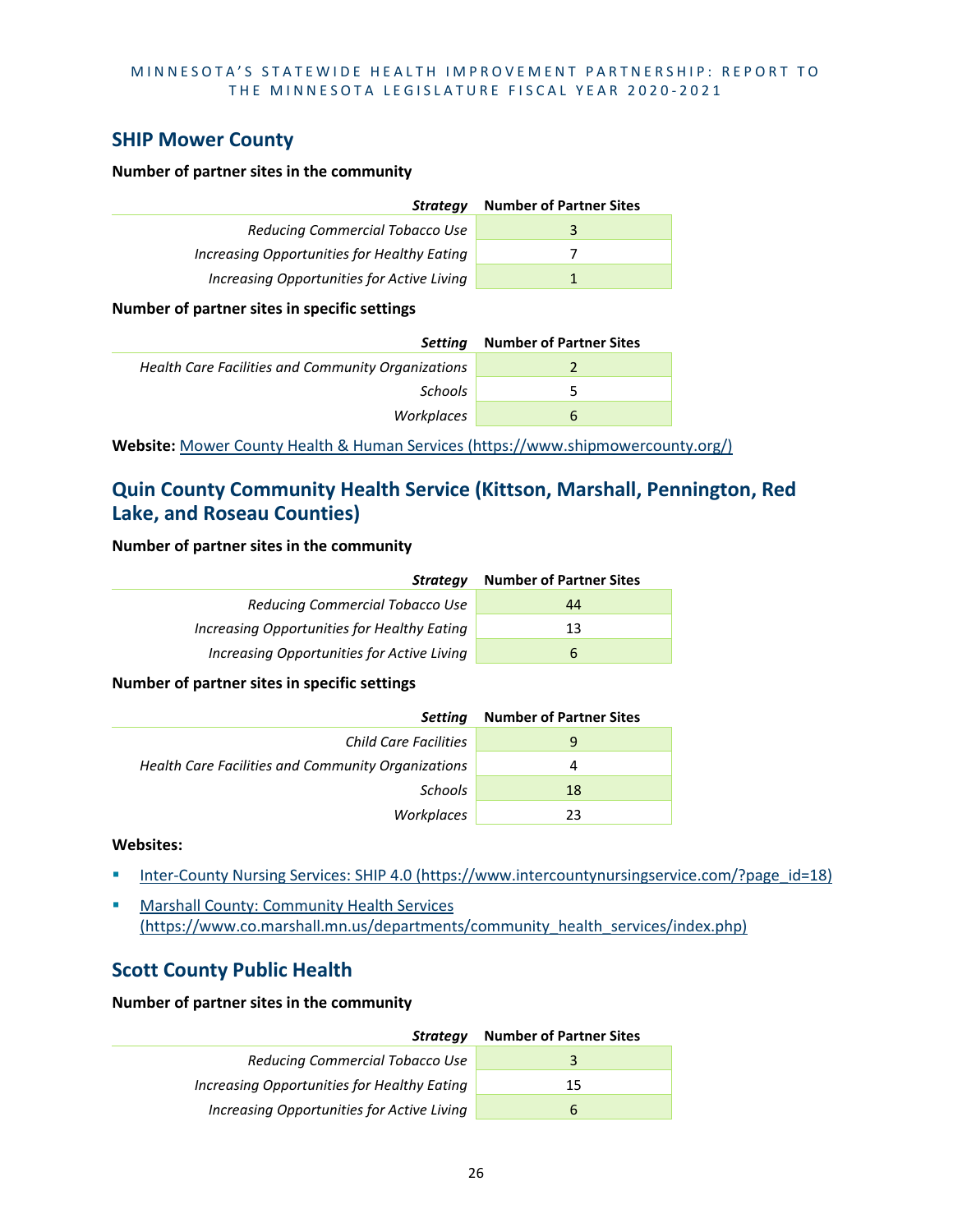#### **Number of partner sites in specific settings**

| <b>Setting</b>                                     | <b>Number of Partner Sites</b> |
|----------------------------------------------------|--------------------------------|
| <b>Child Care Facilities</b>                       |                                |
| Health Care Facilities and Community Organizations |                                |
| <b>Schools</b>                                     | 12                             |
| Workplaces                                         | 20                             |

**Website:** [Scott County: SHIP Healthy Communities \(https://www.co.scott.mn.us/402/Healthy-](https://www.co.scott.mn.us/402/Healthy-Communities)[Communities\)](https://www.co.scott.mn.us/402/Healthy-Communities)

## **Stearns County**

#### **Number of partner sites in the community**

| Strateav                                    | <b>Number of Partner Sites</b> |
|---------------------------------------------|--------------------------------|
| Reducing Commercial Tobacco Use             |                                |
| Increasing Opportunities for Healthy Eating |                                |
| Increasing Opportunities for Active Living  |                                |

#### **Number of partner sites in specific settings**

| Settina                                            | <b>Number of Partner Sites</b> |
|----------------------------------------------------|--------------------------------|
| Health Care Facilities and Community Organizations | 11                             |
| Schools                                            | 14                             |
| Workplaces                                         | 20                             |

Website: Stearns County: Healthy Communities Stearns County [\(https://www.stearnscountymn.gov/315/Healthy-Communities-Stearns-County\)](https://www.stearnscountymn.gov/315/Healthy-Communities-Stearns-County)

# **Wabasha County Public Health SHIP**

#### **Number of partner sites in the community**

| Strategy                                    | <b>Number of Partner Sites</b> |
|---------------------------------------------|--------------------------------|
| Reducing Commercial Tobacco Use             |                                |
| Increasing Opportunities for Healthy Eating | 17                             |
| Increasing Opportunities for Active Living  |                                |

#### **Number of partner sites in specific settings**

| <b>Setting</b>                                     | <b>Number of Partner Sites</b> |
|----------------------------------------------------|--------------------------------|
| <b>Child Care Facilities</b>                       |                                |
| Health Care Facilities and Community Organizations | 5                              |
| <b>Schools</b>                                     | 16                             |
| Workplaces                                         | 25                             |

**Website:** [Wabasha County Statewide Health Improvement Partnership](https://wabashacountyship.org/)  [\(https://wabashacountyship.org/\)](https://wabashacountyship.org/)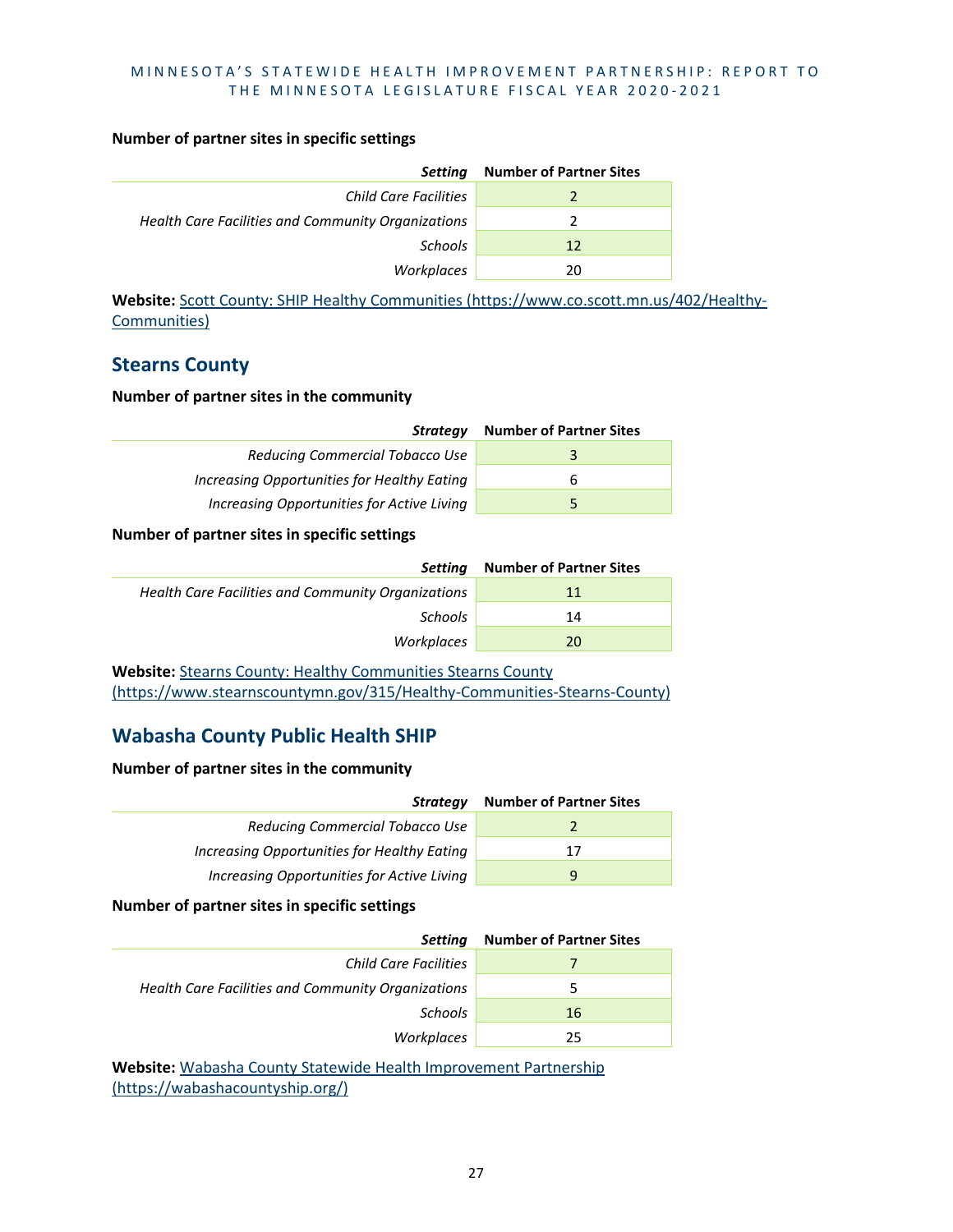# **Washington County**

#### **Number of partner sites in the community**

| Strateav                                    | <b>Number of Partner Sites</b> |
|---------------------------------------------|--------------------------------|
| Reducing Commercial Tobacco Use             | 28                             |
| Increasing Opportunities for Healthy Eating | 10                             |
| Increasing Opportunities for Active Living  |                                |

#### **Number of partner sites in specific settings**

| Setting                                            | <b>Number of Partner Sites</b> |
|----------------------------------------------------|--------------------------------|
| <b>Child Care Facilities</b>                       | 15                             |
| Health Care Facilities and Community Organizations | 5                              |
| Schools                                            | 47                             |
| Workplaces                                         | 33                             |

**Website:** [Washington County \(https://www.co.washington.mn.us/589/Living-Healthy-in-Washington-](https://www.co.washington.mn.us/589/Living-Healthy-in-Washington-County)[County\)](https://www.co.washington.mn.us/589/Living-Healthy-in-Washington-County)

# **Winona County Community Services**

#### **Number of partner sites in the community**

| Strateav                                    | <b>Number of Partner Sites</b> |
|---------------------------------------------|--------------------------------|
| Increasing Opportunities for Healthy Eating | h                              |
| Increasing Opportunities for Active Living  | x                              |

**Number of partner sites in specific settings**

| <b>Setting</b>                                     | <b>Number of Partner Sites</b> |
|----------------------------------------------------|--------------------------------|
| <b>Child Care Facilities</b>                       |                                |
| Health Care Facilities and Community Organizations |                                |
| Schools                                            | 8                              |
| Workplaces                                         | 8                              |
|                                                    |                                |

**Website:** [Winona County PartnerSHIP \(http://winonacountypartnership.com/\)](http://winonacountypartnership.com/)

# **Wright County**

| Strateav                                    | <b>Number of Partner Sites</b> |
|---------------------------------------------|--------------------------------|
| Increasing Opportunities for Healthy Eating |                                |
| Increasing Opportunities for Active Living  |                                |